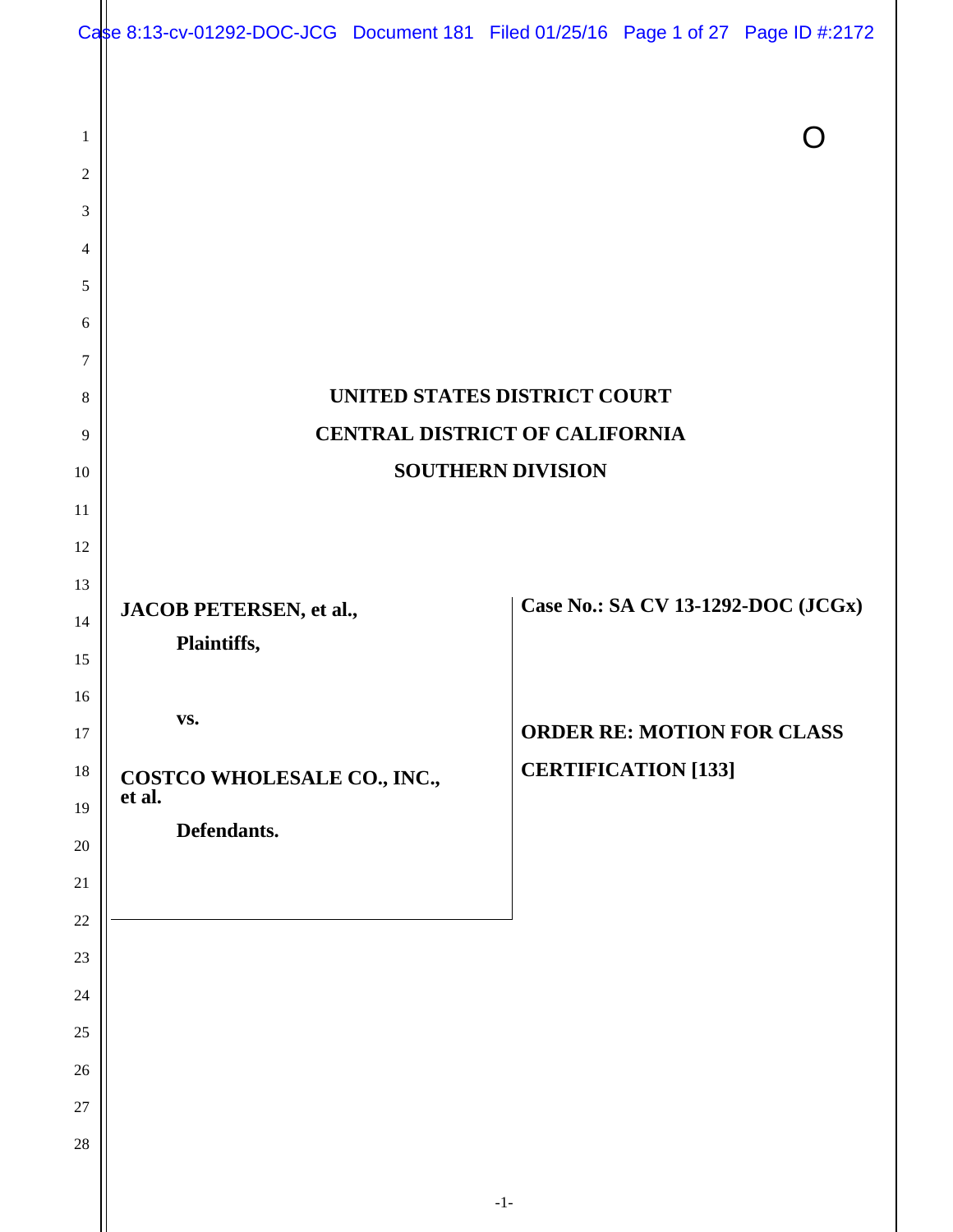Before the Court is the Plaintiffs' Motion for Class Certification ("Motion") (Dkt. 134)

## **I. Background**

1

2

3

4

5

7

8

9

11

12

13

14

15

16

17

18

19

20

21

22

23

24

6 10 This lawsuit is a putative consumer class action brought by Plaintiffs Jacob Petersen, Gayle Prather,<sup>1</sup> Suzanne Faber, Andrea Medrano,<sup>2</sup> Leslie Lee, David Troutman,<sup>3</sup> Thomas Fiore, Leslie Straka, Jay Sewards, and Frances Sewards (collectively, "Plaintiffs") against Defendants Costco Wholesale Co., Inc, ("Costco"), Townsend Farms, Inc. ("Townsend"), Purely Pomengranate, Inc. ("Purely Pomengranate"), Fallon Trading Co. Inc. ("Fallon"), and United Juice Corp ("United Juice"). Plaintiffs allege injury as a result of the risk of exposure to the hepatitis A virus ("HAV") after consuming Townsend Farms Organic Anti-Oxidant Blend, a frozen berry and pomegranate seed mix ("Townsend berry mix") purchased at Costco. Third Amended Complaint ("TAC") (Dkt. 71) ¶¶ 11, 21, 24.

## **A. Facts**

An outbreak of hepatitis A infections occurred in the Western United States in May 2013. Declaration of Denis Stearns ("Stearns Decl.") (Dkt. 136) Ex. 5. On May 13, 2013, the New Mexico Department of Health notified the Centers for Disease Control and Prevention ("CDC") of two people who were diagnosed with hepatitis A symptoms within one week of each other. Stearns Decl. Ex. 1 at 7. The Colorado Department of Public Health identified additional outbreaks soon after. *Id.* Ultimately, the outbreak was linked to the consumption of Townsend berry mix sold to consumers at various Costco locations in early 2013. *Id*. ¶ 24.

The CDC informed Defendant Costco of this outbreak on or about May 29, 2013. Stearns Decl. Ex. 2 at 4. After learning of the outbreak, Costco took immediate steps to limit the harm caused by the product. Costco removed the Townsend berry mix from its retail locations on May 29, 2013 and May 30, 2013. *Id.* On or around May 31, 2013, Costco used its customer database to notify "potential Costco customers by telephone and mail regarding the

25 26

 $\overline{\phantom{a}}$ 

<sup>&</sup>lt;sup>1</sup> Gayle Prather has replaced Chris Mason, a former named plaintiff who has now been excluded from the class definition.<br><sup>2</sup> Andrea Medrano has been named as a replacement for Motoko and Jenabe Caldwell, who have become Andrea Medrano has been named as a replacement for Motoko and Jenabe Caldwell, who have become too infirm to act. Mot. at 18 n.25.

<sup>28</sup> <sup>3</sup> Plaintiffs have requested that David Troutman be substituted for Anthony McConaghy, who unfortunately passed away. Mot. at 19 n.35.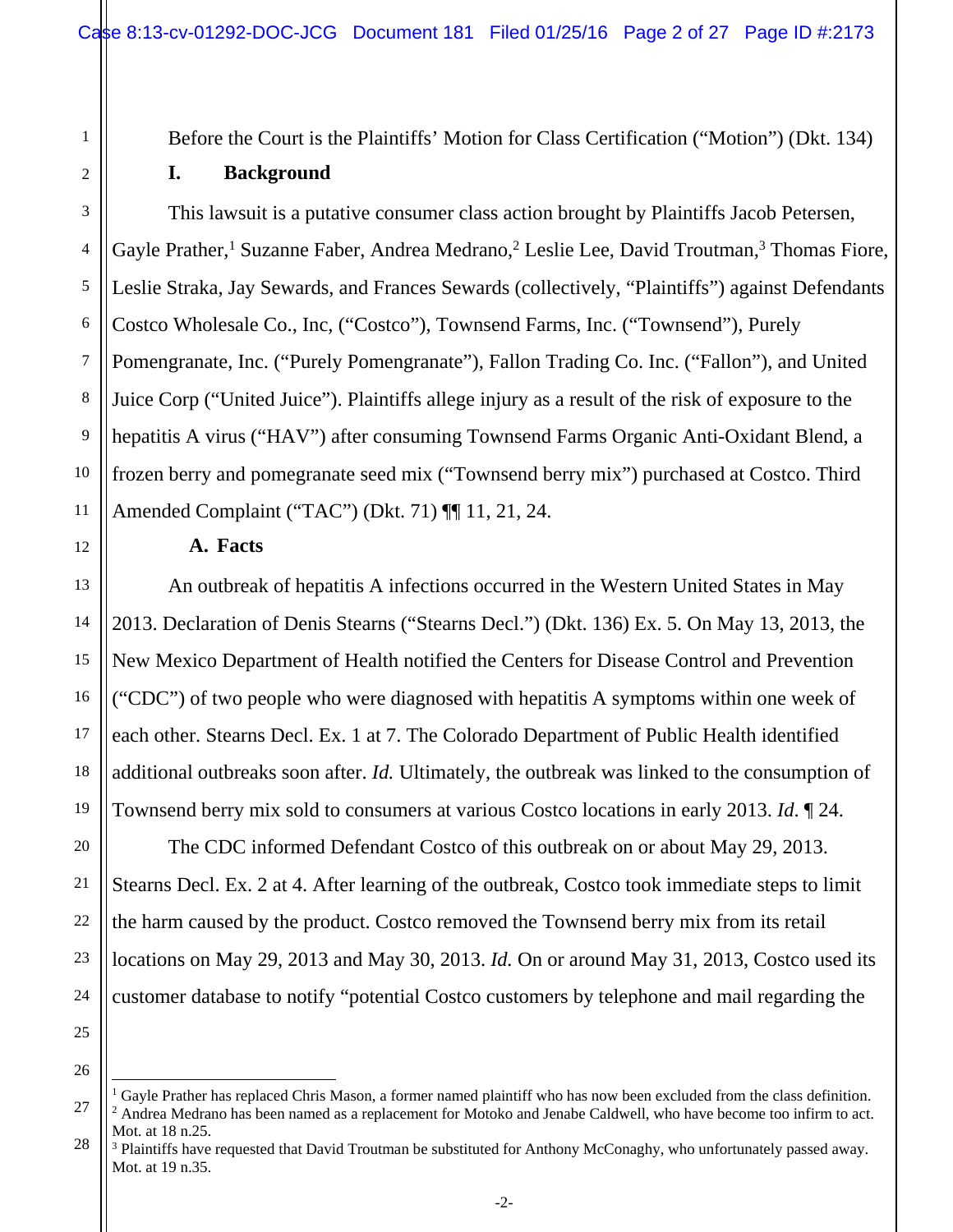1 2 potential outbreak" and specifically "mailed letters to all Costco members who purchased the product . . . ." *Id*. Ex. 2 at 6.

3 4 5 6 7 8 9 10 11 12 13 14 In addition to directly communicating with its members, Costco executives sent several internal messages regarding the product. Christine Summers ("Summers"), Costco's Director of Food Safety and Corporate Quality Assurance, sent a letter to all warehouse managers notifying them to "pull and hold" the Townsend berry mix and to "wrap and mark [the] product 'Do Not Sell.'" Stearns Decl. Ex. 3 at 1. On May 31, Craig Wilson ("Wilson"), the Vice President of Costco, sent a letter to all building managers informing them the "CDC will this afternoon announce an outbreak of hepatitis A in 5 states—Colorado, New Mexico, Nevada, Arizona, and California" and that the outbreak was "potentially associated with item # 5955820, the "'Townsend Farm Organic Anti-Oxidant Blend.'" *Id.* Ex. 4 at 1. That same day, Costco's building managers were told to inform Costco members they should discard the product, and if they had consumed the product in the last two weeks, they should contact their health care providers to inquire about vaccinations. *Id*. Ex. 5 at 1.

15 16 18 19 20 22 23 On June 2, 2013, Townsend Farms "opened a call center for customers to contact Townsend Farms with any questions . . . ." *Id.* Ex. 2 at 6. The following day, Townsend Farms announced a partial recall of the Townsend berry mix. *Id.* Ex. 7 at 1. The announcement stated Townsend was "implementing this voluntary recall after learning that one of the ingredients of the frozen Organic Antioxidant Blend, pomegranate seeds processed in Turkey," was potentially linked to the outbreak. *Id.* Townsend later expanded its recall efforts "after the FDA and the CDC confirmed that the epidemiological evidence supports a clear association between hepatitis A illness outbreak and one lot of organic pomegranate seeds used in the Frozen Organic Antioxidant blend subject to the voluntary recall." *Id.* Ex. 9 at 1; *see id.* Ex. 12 at 4.

17

21

24 25 26 27 28 On June 6, 2013, Costco sent a food safety update to its members. The update informed Costco Members that "[i]f you have eaten the product in the last 10 days the CDC & FDA advice is to visit your personal health care provider or your local health department to receive a Hepatitis A vaccination." *Id.* Ex. 14 at 1. The update added that starting on June 6, 2013, "vaccinations will [] be available at your local Costco Pharmacy at no charge." *Id.* Costco also

-3-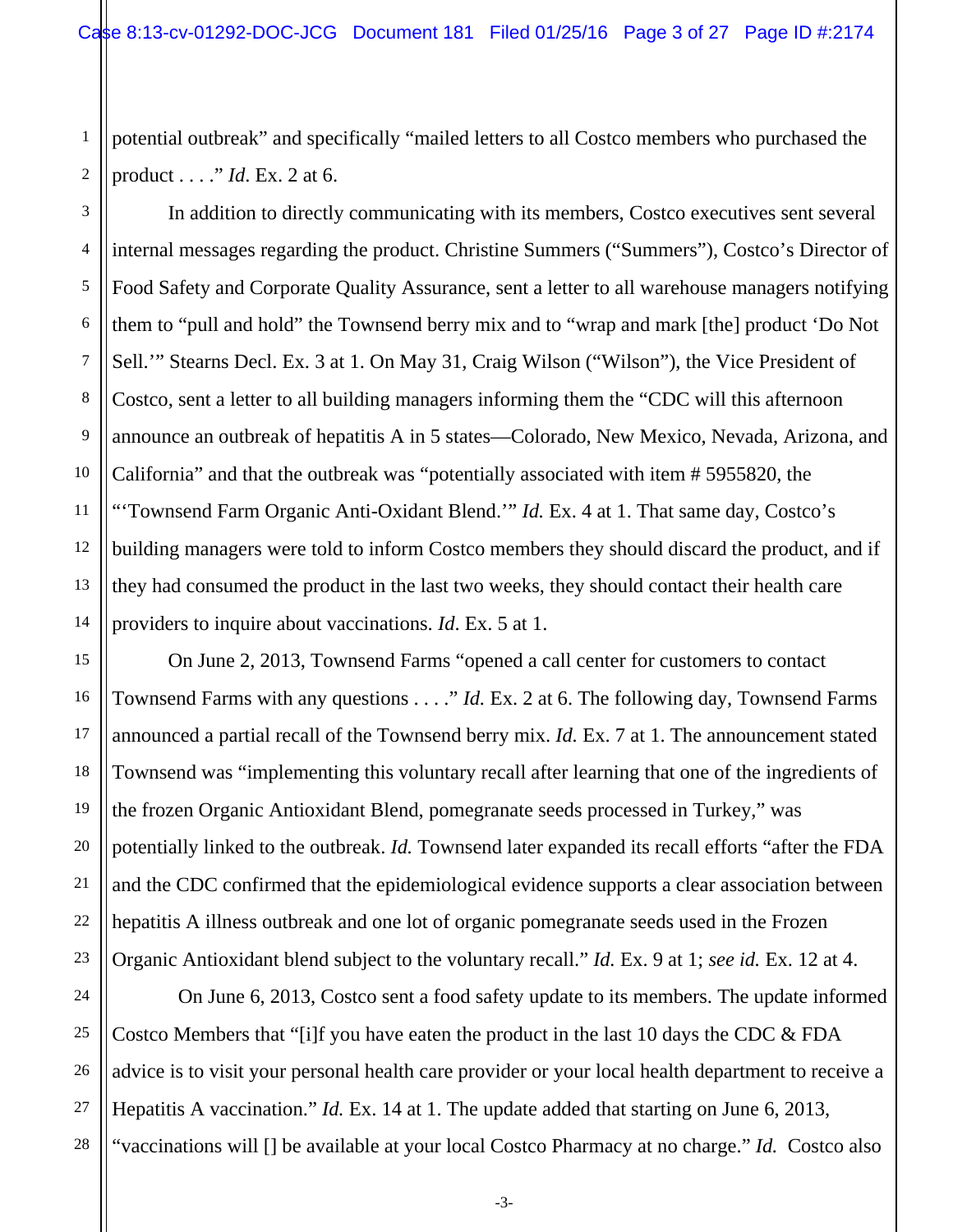1 2 3 4 5 6 7 8 9 offered to reimburse the cost of vaccinations received at other locations. *Id.* In total, Costco administered approximately 10,316 vaccinations free of charge at its various stores. *Id.* Ex. 2 at 7. Costco maintained records of which members received the hepatitis A vaccination at its pharmacies, and sent letters to these members in December 2013 reminding them to get the follow-up hepatitis booster vaccination. *See id.* Ex.18 at 1. Costco initially paid for the vaccinations administered at its pharmacies, but later asked Townsend to reimburse these costs. *Id.* Ex. 17 at 9–10. Wilson sent a letter to Costco's warehouse managers in mid-December stating that "[m]embers that chose to get vaccinated at their health care provider will be coming to get a refund for their booster vaccination." *Id.* Ex. 19 at 1.

# **B. Named Plaintiffs**

Plaintiffs are individuals from nine different states: California, Arizona, Colorado, Idaho, Nevada, Oregon, Washington, New Mexico, and Hawaii. TAC ¶ 20. Each Plaintiff submitted a declaration detailing his or her purchase and consumption of the Townsend berry mix, and the preventative medical care he or she received. *Id.* ¶ 22.

#### **1. Jacob Petersen**

Jacob Petersen ("Petersen") purchased Townsend berry mix in Irvine, California on May 16, 2013. TAC ¶ 1. He consumed the product on May 16, 17, 18, 21, 22, 24, and 30, 2013. Mot. Ex. A at 1. At the urging of Dr. Chung of the Orange County Department of Health, Petersen went to Sand Canyon Urgent Care where he received an immune-globulin shot. Declaration of Jacob Petersen ("Petersen Decl." (Dkt. 141) ¶ 4. He paid \$120.00 for the vaccination. *Id.* ¶ 5.

## **2. Gayle Prather**

Gayle Prather ("Prather") is a resident of Pima County, Arizona. TAC ¶ 2. She purchased the Townsend berry mix on April 12, 2013 at a Costco located in Tucson, Arizona. Declaration of Gayle Prather ("Prather Decl.") (Dkt. 142) ¶ 2. She consumed some of the fruit almost every day for over a month. *Id.* ¶ 3. After receiving an automated phone message from Costco, she went to a local Walgreen's Clinic and received the hepatitis A vaccination, for which she paid \$108.99. *Id.* ¶¶ 3, 4.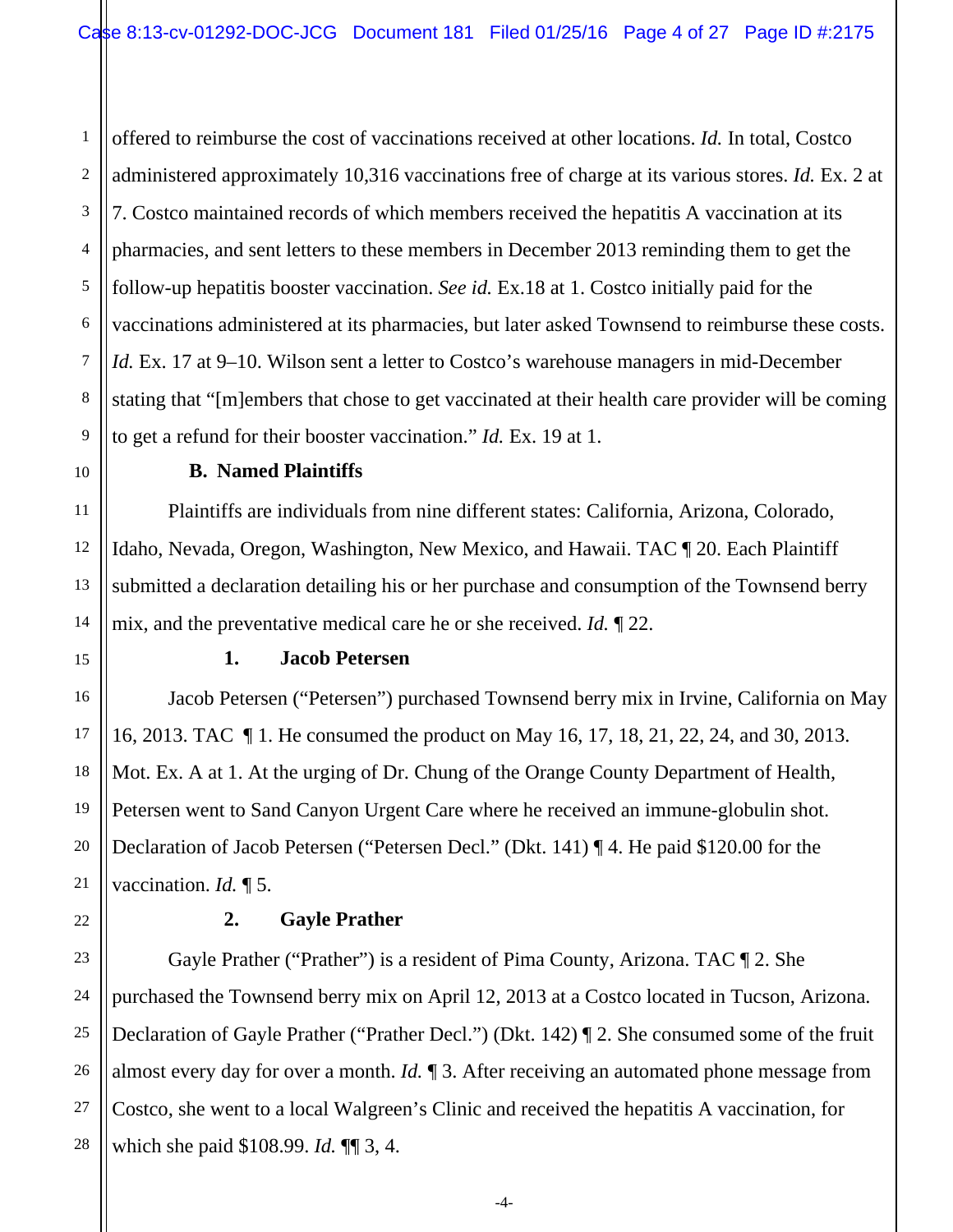## **3. Suzanne Faber**

Suzanne Faber ("Faber") bought the Townsend berry mix in Colorado Springs, Colorado, and she consumed the product between May 29 and June 3, 2013. Declaration of Suzanne Faber ("Faber Decl.") (Dkt. 137) ¶ 2. She received an immune globulin shot on June 4 from a doctor with Colorado Spring Health Partners. *Id.* ¶ 3. She paid \$120.00 for the shot. *Id.* 

## **4. Leslie Lee**

Leslie Lee ("Lee") is a resident of Idaho. TAC ¶ 5. She consumed the Townsend berry mix from the end of April through May 2013. Declaration of Leslie Lee ("Lee Decl.") (Dkt. 139) ¶ 2. After learning of the recall, she returned the remaining berry mix to the Costco in Coeur D'Alene, Idaho. *Id.* ¶ 5. She paid \$101.00 for a vaccination, \$68.00 for the doctor visit, and \$156.60 for blood work at Ironwood Family Practice. *Id.* ¶ 3.

1

2

3

4

5

6

7

8

9

10

11

12

13

14

15

16

17

18

19

20

21

22

23

24

25

27

28

## **5. Thomas Fiore**

Thomas Fiore ("Fiore") is a resident of Nevada. TAC ¶ 7. He purchased the Townsend berry mix at a Costco on May 18, 2013 in Las Vegas, Nevada. Declaration of Thomas Fiore ("Fiore Decl.") (Dkt. 138) ¶ 2. He received a free vaccine at Costco's pharmacy on June 10, 2013. *Id*. ¶ 3.

## **6. Leslie Straka**

Leslie Straka ("Straka") is a resident of Lane County, Oregon. TAC ¶ 8. Straka bought the Townsend berry mix at a Costco located in Eugene, Oregon. Declaration of Leslie Straka ("Straka Decl.") (Dkt. 145) ¶ 2. After learning of the product recall from a local newspaper, Straka received a hepatitis A vaccine from a Rite Aid pharmacy at a cost of approximately \$90.00. *Id.* ¶ 4.

# **7. Jay and Frances Sewards**

26 Jay and Frances Sewards (the "Sewards") are residents of Jefferson County, Washington. TAC ¶ 9. Between January and April 2013, they purchased nine bags of Townsend berry mix from Costco. Declaration of Jay Sewards ("Jay Sewards Decl.") (Dkt. 143) ¶ 2. Based on the recommendation of the CDC and Costco, the Sewards each obtained hepatitis A vaccinations and received blood testing at the Medical Center in Murrieta,

-5-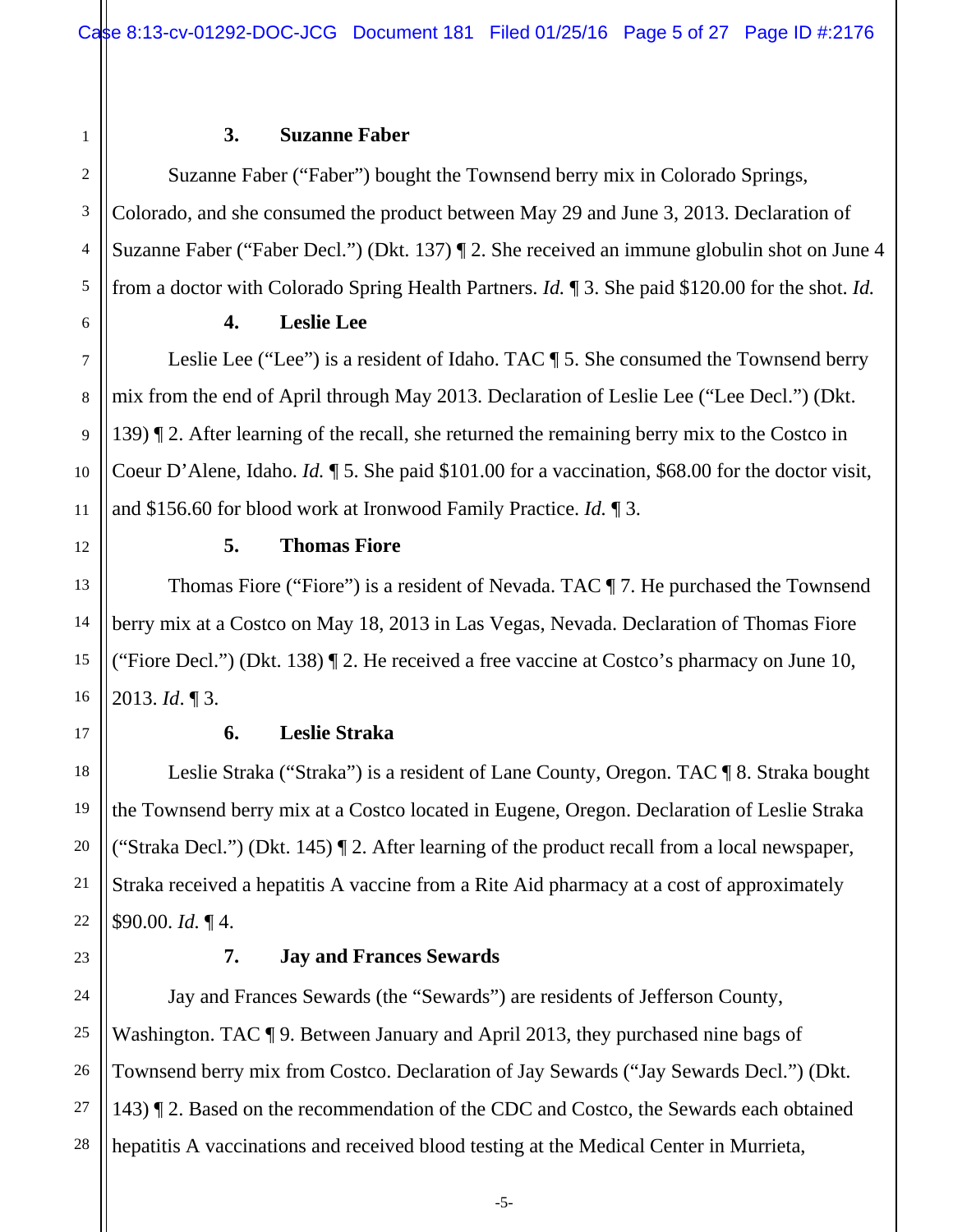1 2 3 California. *Id.* ¶ 3; Declaration of Frances Sewards ("Frances Sewards Decl.") (Dkt. 144) ¶ 2. The costs for the Sewards' vaccinations were \$137.00 each, and the cost for the blood testing was \$148.00 each.

## **8. David Troutman**

David Troutman ("Troutman") is a resident of New Mexico. Declaration of David Troutman ("Troutman Decl.") (Dkt. 146) ¶ 2. He purchased Townsend berry mix on May 12, 2013 from a Costco located in Albuquerque, New Mexico, and he consumed the product from May 13 until May 31. *Id.* ¶ 2. Troutman spoke with a nurse from the New Mexico Department of Health on June 3 and subsequently received the vaccine at New Mexico Aids Services. *Id*. ¶ 4.

**9. Andrea Medrano** 

Andrea Medrano ("Medrano") consumed the Townsend mix on June 8, 10, and 12, 2013. Declaration of Andrea Medrano ("Medrano Decl.") (Dkt. 140) ¶ 2. After receiving a letter from Townsend regarding the product recall, Medrano went to Kaiser located in Hawaii to receive the vaccine. *Id.* ¶ 4. She also returned the remaining berry mix to Costco for a refund. *Id.* ¶ 5.

# **C. Additional Class Allegations**

In addition to bringing suit against Costco and Townsend, Plaintiffs have also named Purely Pomegranate, Fallon, and United Juice as Defendants. Specifically, Plaintiffs allege:

The defendants Purely Pomegranate, Fallon Trading and United Juice variously and respectively imported, manufactured, distributed, or sold the HAV-contaminated pomegranate arils that the defendant Townsend Farms used to manufacture the recalled products. In turn, the defendant Townsend Farms sold the recalled product to Costco for retail sale in its stores, which is where the recalled product that caused injury to the named-plaintiffs and class members was purchased.

TAC ¶ 38.

Further, Plaintiffs allege that 162 individuals across ten states were infected by the hepatitis A virus. *Id*. ¶ 37. Finally, Plaintiffs note that "CDC and other state and regional agencies advised any purchasers of the recalled product to refrain from consuming the Product,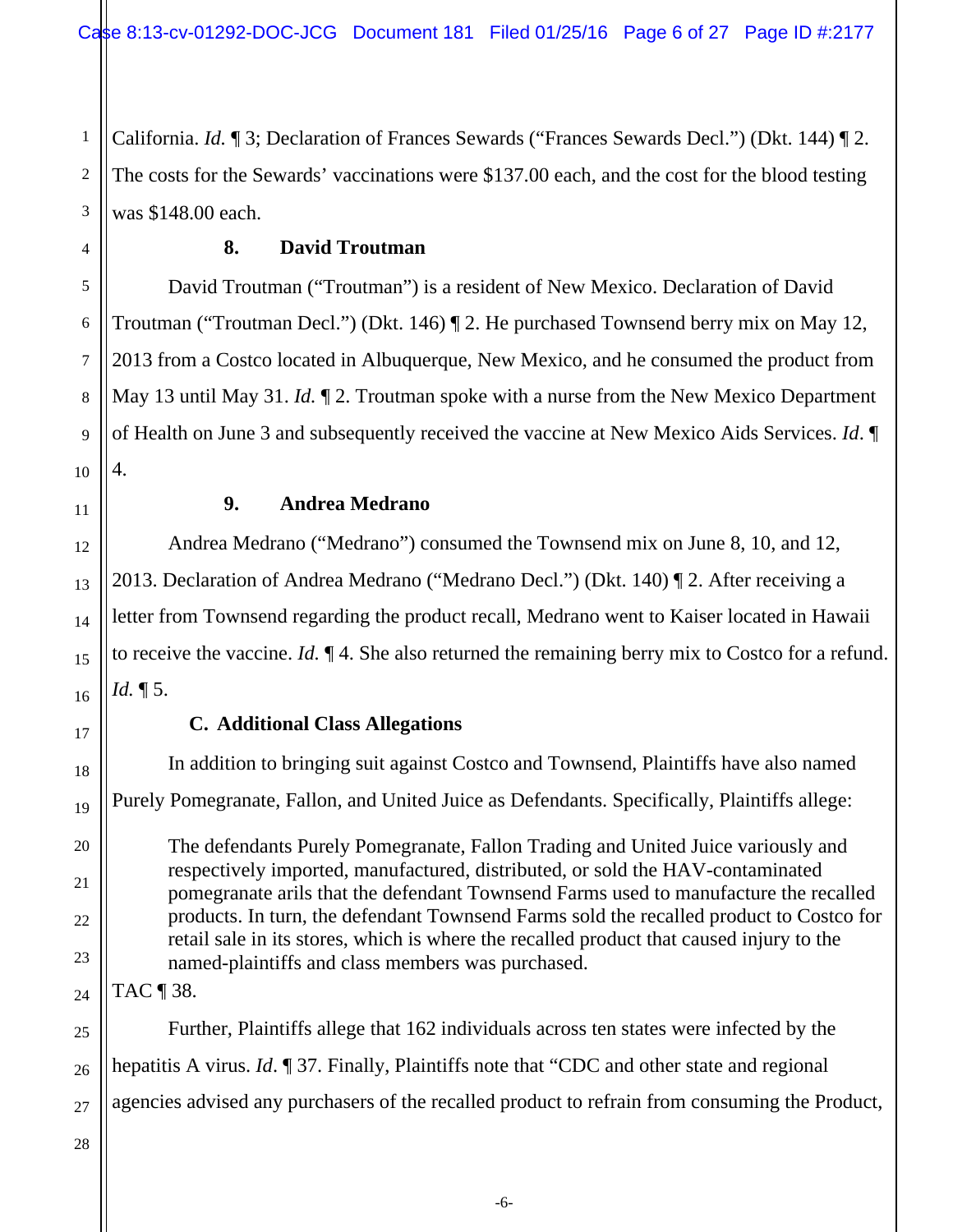1 2 and to obtain HAV [hepatitis A vaccine], or a prophylactic dose of IG [immune globin]." *Id.* ¶ 42.

# **D. Procedural History**

4 6 Plaintiffs originally filed this lawsuit on June 3, 2013 in Orange County Superior Court. Notice of Removal (Dkt. 1) Ex. A. The case was removed to federal court on August 22, 2013. *Id.* Plaintiffs filed the operative complaint, the Third Amended Complaint, on September 4, 2014 (Dkt. 71).

8 10 11 Plaintiffs filed the instant Motion on July 27, 2015 (Dkt. 133). Defendants Costco, Townsend, and Fallon filed their Opposition on September 28, 2015 (Dkt. 159). Defendant United Juice filed its Opposition the same day (Dkt. 158). Plaintiffs filed two separate replies on October 5, 2015 (Dkts. 160, 161).

The Court held a hearing on October 26, 2015 (Dkt. 168). On October 27, 2015, the Court ordered additional briefing, asking the parties to address the following three issues:

- 1. Whether additional subclasses can account for the variations in state laws;
- 2. What impact individual inquiries should have on the Court's predominance analysis, including any differences in emotional distress damages and any differences in economic damages (i.e. the fact that some potential members received free vaccinations at Costco and others paid for vaccinations elsewhere); and

20 21

22

23

24

25

3

5

7

9

12

13

14

15

16

17

18

19

3. Whether Plaintiffs' abandonment of their negligence and breach of warranty claims has any impact on the class certification analysis.

26 Order for Supplemental Briefing (Dkt. 169) at 1. Plaintiffs submitted the Supplemental Briefing on November 3, 2015. Plaintiffs' Supplement to Motion ("Pls. Supp.") (Dkt. 173). Defendant Costco filed its Supplemental Briefing on November 10, 2015. Costco's Supplement in Opposition ("Costco Supp.") (Dkt. 174). Defendant United Juice also filed its Supplemental Briefing on November 10, 2015 ("United Juice Supp.") (Dkt. 175).

28

27

-7-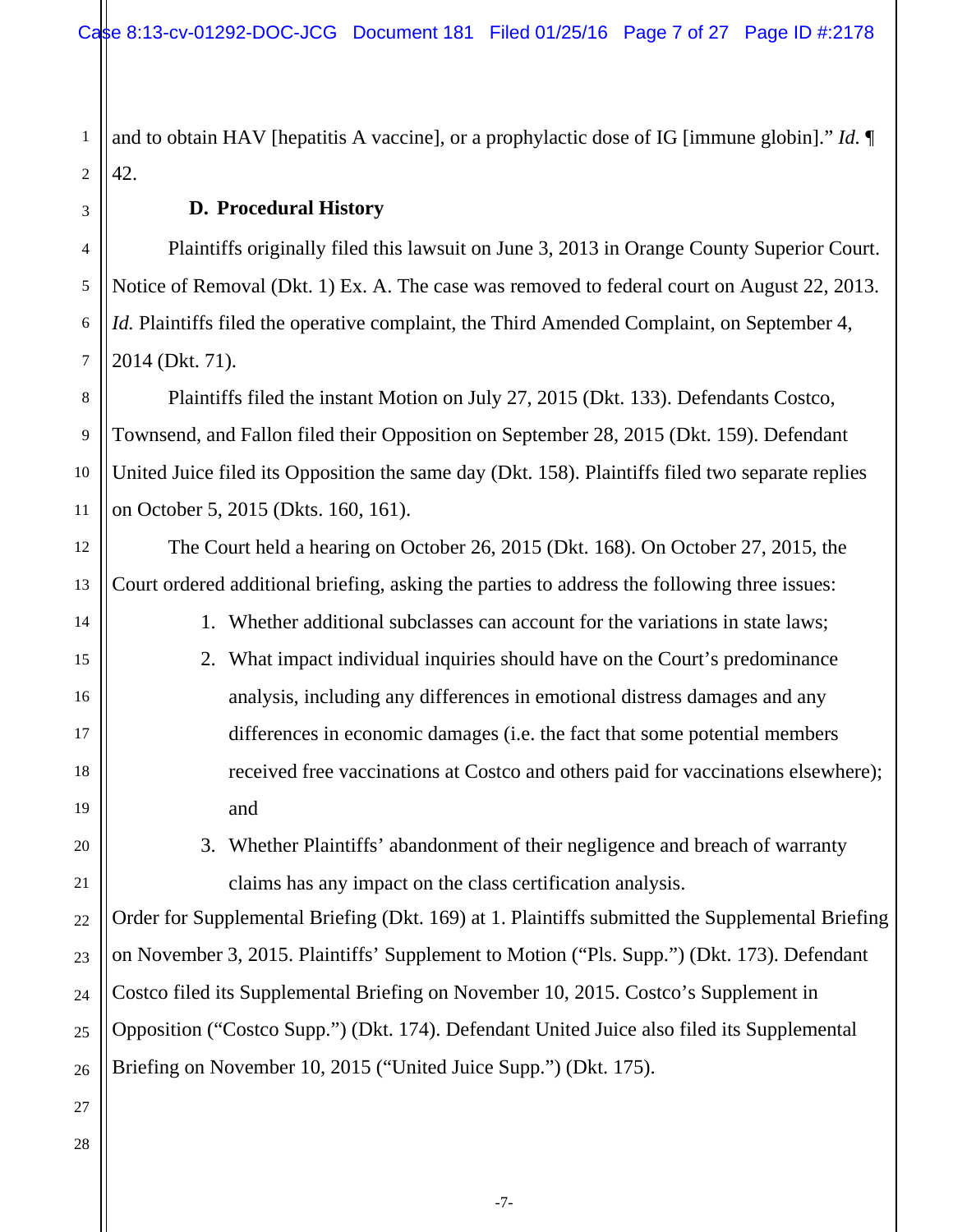# **II. Legal Standard**

Courts may certify a class action only if it satisfies all four requirements identified in Federal Rule of Civil Procedure 23(a). *Amchem Prods., Inc. v. Windsor,* 521 U.S. 591, 614 (1997). Rule 23(a) requires Plaintiffs to show the following: (1) the class is so "numerous" that joinder of all members individually is impracticable; (2) there are questions of law or fact "common" to the class; (3) the claims or defenses of the class representatives are "typical" of the claims or defenses of the class; and (4) the person representing the class is able to fairly and "adequately" protect the interests of all class members. Fed. R. Civ. P. 23(a). These requirements are commonly referred to as "numerosity," "commonality," "typicality," and "adequacy." *United Steel, Paper & Forestry, Rubber, Mfg. Energy, Allied Indus. & Serv. Workers Int'l Union, AFL-CIO v. ConocoPhillips Co.,* 593 F.3d 802, 806 (9th Cir. 2010).

After satisfying these four prerequisites, a party must also demonstrate compliance with one of the requirements under Rule 23(b). Here, because Plaintiffs seek certification under Rule 23(b)(3) they must demonstrate that common "questions of law or fact" predominate over questions affecting individual members and that a class action is a superior method "for fairly and efficiently adjudicating" the action, Fed. R. Civ. P. 23(b)(3).

The decision to grant or deny a motion for class certification is committed to the trial court's broad discretion. *Bateman v. American Multi-Cinema, Inc.*, 623 F.3d 708, 712 (9th Cir. 2010). However, "Rule 23 does not set forth a mere pleading standard." *Wal-Mart Stores, Inc. v. Dukes,* 131 S. Ct. 2541, 2551 (2011). A party seeking class certification must affirmatively demonstrate compliance with Rule 23 – that is, the party must be prepared to prove that there are *in fact* sufficiently numerous parties and common questions of law or fact. *Id.*

In resolving a class certification motion, it is inevitable that the Court will touch on the merits of a plaintiff's claims. *See Wal-Mart,* 131 S. Ct. at 2551–52 ("The class determination generally involves considerations that are enmeshed in the factual and legal issues comprising the plaintiff's causes of action.") (quoting *Gen. Tel. Co. of Sw. v. Falcon,* 457 U.S. 147, 156 (1982)). But, "Rule 23 grants courts no license to engage in free-ranging merits inquiries at the certification stage." *Amgen, Inc. v. Conn. Ret. Plans & Trust Funds,* 133 S. Ct. 1184, 1194–95

1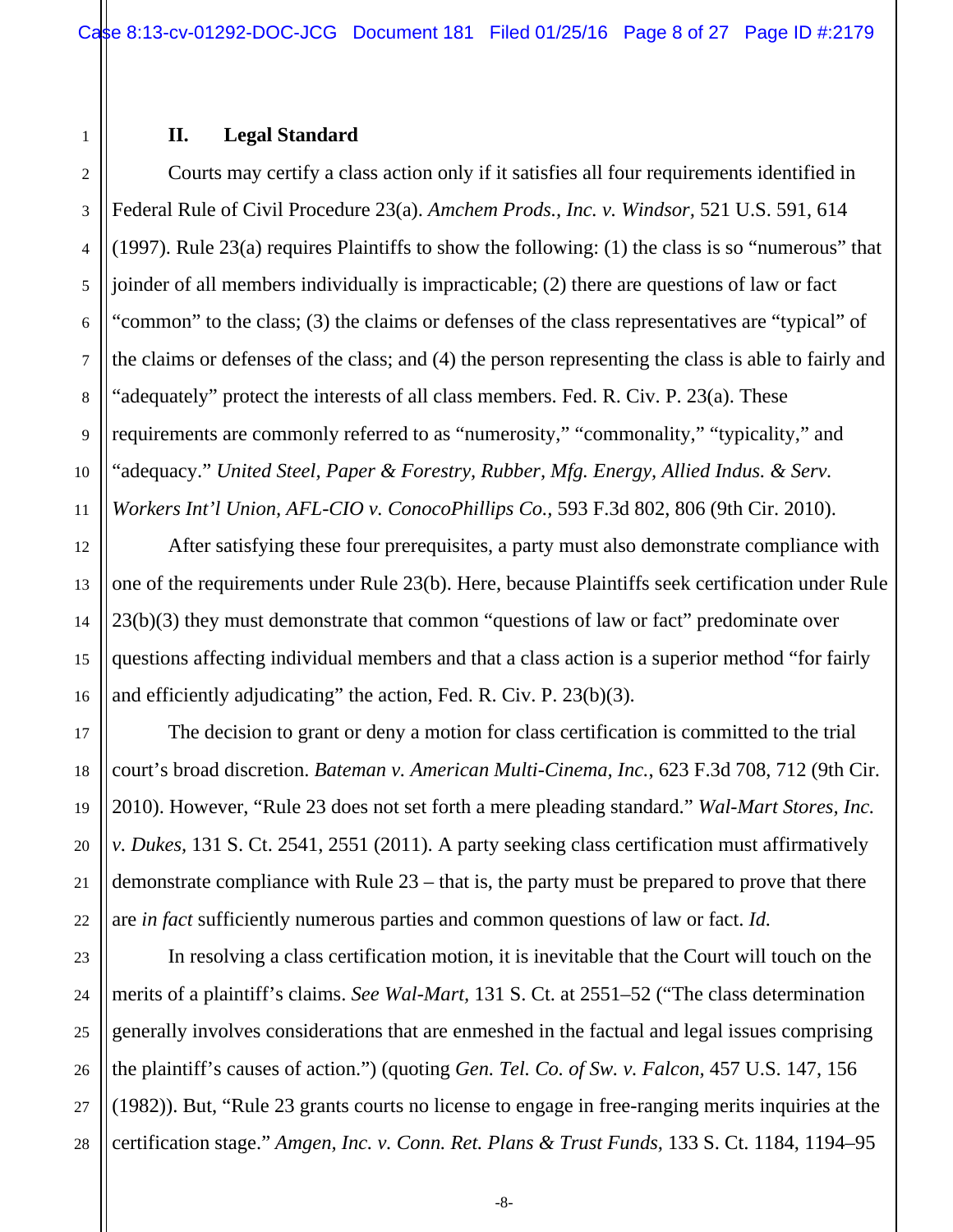1 2 3 4 5 6 7 8 (2013). Accordingly, any merits consideration must be limited to those issues necessary to deciding class certification. *See id.* at 1195 ("Merits questions may be considered to the extent—but only to the extent—that they are relevant to determining whether the Rule 23 prerequisites for class certification are satisfied."). "[W]hether class members could actually prevail on the merits of their claims is not a proper inquiry in determining the preliminary question of whether common questions exist." *Stockwell v. City & Cnty. of San Francisco*, 749 F.3d 1107, 1112 (9th Cir. 2014) (citing *Ellis v. Costco Wholesale Corp.*, 657 F.3d 970, 983 n.8 (9th Cir. 2011)).

9

10

11

12

13

14

15

16

17

18

19

20

21

22

23

24

25

# **III. Discussion**

Plaintiffs seek to certify the following class:

The class that the plaintiffs propose for certification is defined as follows: All residents of Arizona, California, Colorado, Idaho, Hawaii, Nevada, New Mexico, Oregon, or Washington who: (1) consumed the recalled product—that is, Townsend Farms Organic Anti-Oxidant Blend frozen berry-mix purchased at Costco and subject to the recall that was announced in press releases that the Townsend Farms issued on June 4 and 28, 2013, and (2) received preventive medical treatment, including an injection of hepatitis- A vaccine or immune globulin, blood tests, and other associated costs.

Mot. at  $3<sup>4</sup>$ 

 In their Motion for Class Certification, Plaintiffs originally proposed the creation of two subclasses. Plaintiffs' first proposed a "Townsend Farms Only Sub-Class," covering residents of Colorado, Idaho, and Washington. Mot. at 4. In these three states, a seller that does not manufacture the product – Costco in this case – cannot be held strictly liable for the sale of a defective product. Thus, Plaintiffs in the first proposed subclass asserted claims only against Townsend. Second, Plaintiffs proposed a "Costco/Townsend Farms Sub-Class," which consists of "[a]ll persons meeting the class-definition who are residents of Arizona, California, Hawaii,

26

 $\overline{\phantom{a}}$ 

27

28

-9-

basis'") (quoting *Messner v. Northshore Univ. HealthSystem,* 669 F.3d 802, 825 (7th Cir. 2012)).

<sup>4</sup> As Plaintiffs note, this class definition differs from the one Plaintiffs proposed in their Third Amended Complaint. *See* TAC ¶ 22. However, many courts have recognized that class definitions are fluid, even at the certification stage. *See, e.g.*, *In re Hulu Privacy Litigation*, No. C 11-03764 LB, 2014 WL 2758598, at \*14 (N.D. Cal. June 17, 2014) (finding "definitional flaws 'can and often should be resolved by refining the class definition rather than flatly denying class certification on that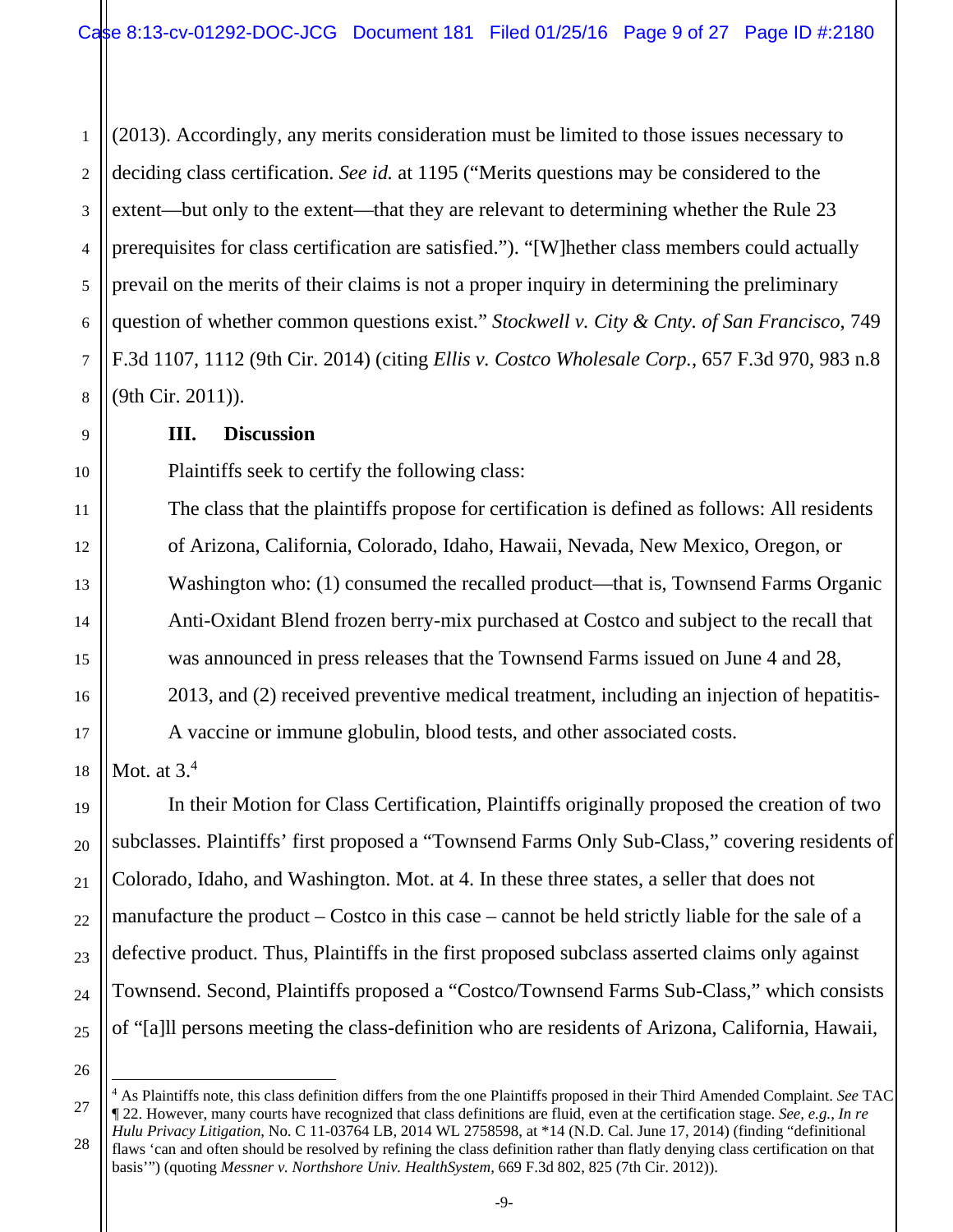#### Case 8:13-cv-01292-DOC-JCG Document 181 Filed 01/25/16 Page 10 of 27 Page ID #:2181

2 3 Nevada, New Mexico, and Oregon." *Id.* In these six states, it is possible to hold a nonmanufacturing seller liable for the sale of defective products. Thus, Plaintiffs in the second proposed subclass alleged claims against both Townsend and Costco.

4 5 6 7 8 10 11 12 13 14 15 16 At the hearing on October 26, 2015 and in its tentative order, the Court raised concerns that Plaintiffs' two proposed subclasses did not adequately account for variations in state laws and therefore raised significant issues under the predominance inquiry. In the Court's Order for Additional Briefing, the Court asked the parties "[w]hether additional subclasses can account for the variations in state laws." Order for Supplemental Briefing at 1. In their Supplemental Briefing, Plaintiffs now propose three subclasses. Pls. Supp. at 8–9. Specifically, Plaintiffs propose (1) a subclass for residents of Washington and Idaho ("Washington and Idaho Subclass"), (2) a subclass for residents of Colorado ("Colorado Subclass"), and (3) a subclass for residents of Arizona, California, Hawaii, Nevada, New Mexico, and Oregon ("Costco/Townsend Farms Subclass"). *Id.* In the alternative, Plaintiffs propose the formation of single-state subclasses. *Id.* at 13 ("[A] subclass could be created for each of the nine states, if material variations are deemed to exist."). As Plaintiffs have clarified for the Court, they are asking "the Court to certify a liability-only class, reserving for a second phase of trial the issue of damages." *Id.* at 4.

Under Federal Rule of Civil Procedure 23(c)(4), "[when] appropriate, an action may be brought or maintained as a class action with respect to particular issues. Rule 23(c)(5) provides that "[w]hen appropriate, a class may be divided into subclasses that are treated as a class under this rule." As the Ninth Circuit has made clear, "each subclass must independently meet the requirements of Rule 23 for the maintenance of a class action." *Betts v. Reliable Collection Agency, Ltd.*, 659 F.2d 1000, 1005 (9th Cir. 1981).

1

9

17

18

19

20

21

22

23

24

25

27

28

## **A. The Class is Ascertainable**

26 Before establishing numerosity, commonality, typicality, and adequacy, "the party seeking class certification must demonstrate that an identifiable and ascertainable class exists." *Mazur v. eBay Inc.*, 257 F.R.D. 563, 567 (N.D. Cal. 2009). "A class definition should be precise, objective, and presently ascertainable," though "the class need not be so ascertainable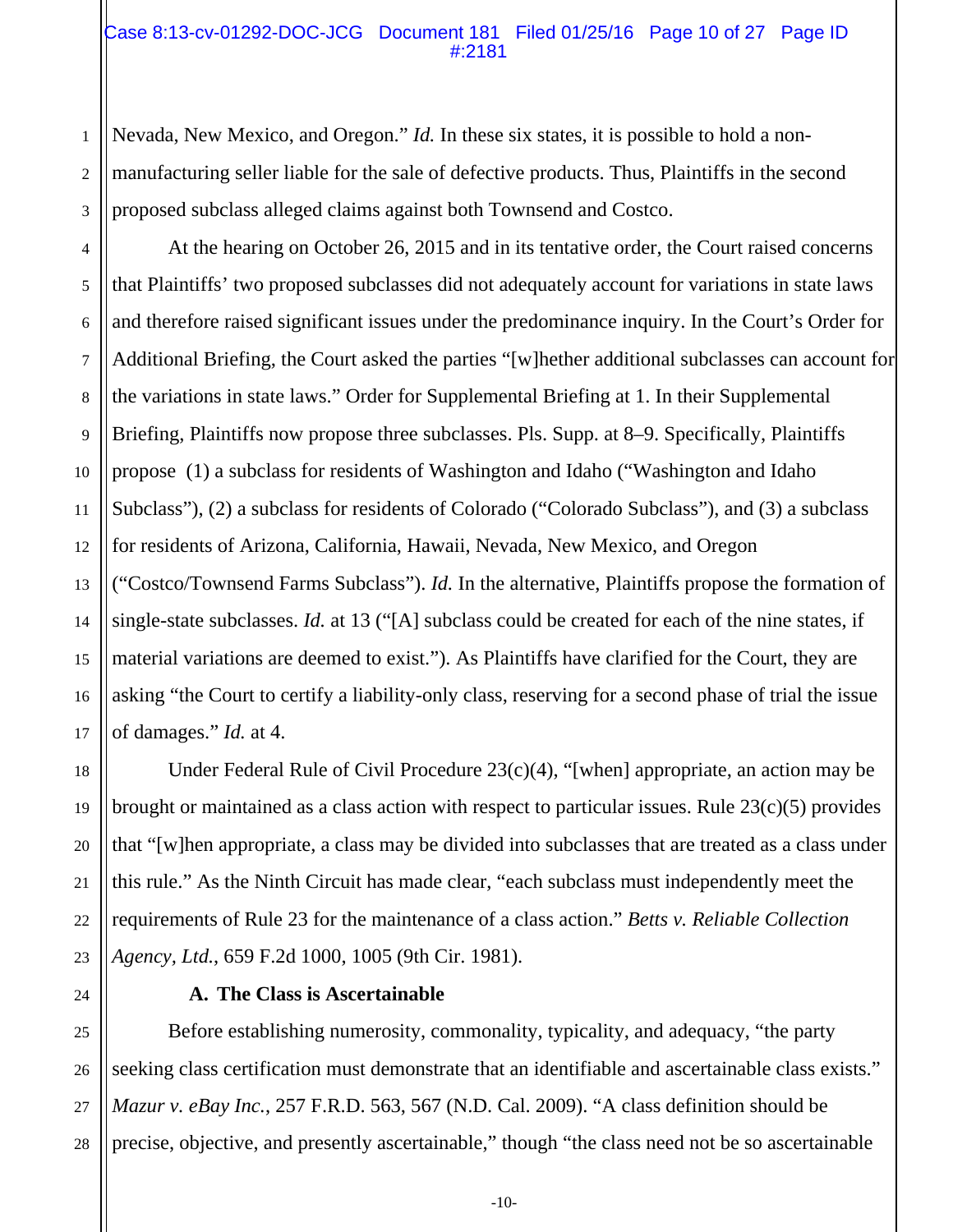### Case 8:13-cv-01292-DOC-JCG Document 181 Filed 01/25/16 Page 11 of 27 Page ID #:2182

that every potential member can be identified at the commencement of the action." *O'Connor v. Boeing N. Am., Inc.,* 184 F.R.D. 311, 319 (C.D. Cal. 1998) (internal quotations omitted). "As long as the general outlines of the membership of the class are determinable at the outset of the litigation, a class will be deemed to exist." *Id.*

The Court is satisfied that Plaintiffs' subclasses are ascertainable in the sense that membership could be determined through objective criteria. As explained by Plaintiffs, Costco "has maintained a database of all customer purchases," which it used to "directly contact each purchaser by both phone and mail." Mot. at 13. In addition "to purchase records, the identities of the 10,316 people who obtained hepatitis-A vaccinations at a Costco pharmacy are also already known." *Id.* Defendants argue the class is not ascertainable because there are class members who did not directly purchase the item and/or did not receive vaccinations at Costco. However, since the class "need not be so ascertainable that every potential member that can be identified" at this stage, the Court finds that Plaintiffs have satisfied the ascertainability requirement.

Here, the Court concludes "it is administratively feasible to determine whether a particular person is a class member" and thus "bound by the judgment." *In re Hulu Privacy Litigation*, 2014 WL 2758598, at \*13. As such, the Court will address the other Rule 23(a) and (b) requirements.

**B. Numerosity** 

A class must be "so numerous that joinder of all members is impracticable." Fed. R. Civ. P. 23(a)(1). Here, Plaintiffs have alleged that the proposed class numbers in the thousands, and Defendants do not dispute the three proposed subclasses satisfy the numerosity requirement. Based on the evidence presented,<sup>5</sup> the Court finds that Rule  $23(a)(1)$  is satisfied for each subclass.

# **C. Commonality**

Rule 23(a)(2) requires courts to perform a "rigorous analysis" to determine whether "there are questions of law or fact common to the class," but "even a single common question

 $\overline{\phantom{a}}$ 

1

2

3

4

5

<sup>&</sup>lt;sup>5</sup> Most importantly, Plaintiffs attach a spreadsheet that identifies the number of individuals who were vaccinated by Costco, which provides a breakdown of these individuals by state. *See* Stearns Decl. Ex. 22.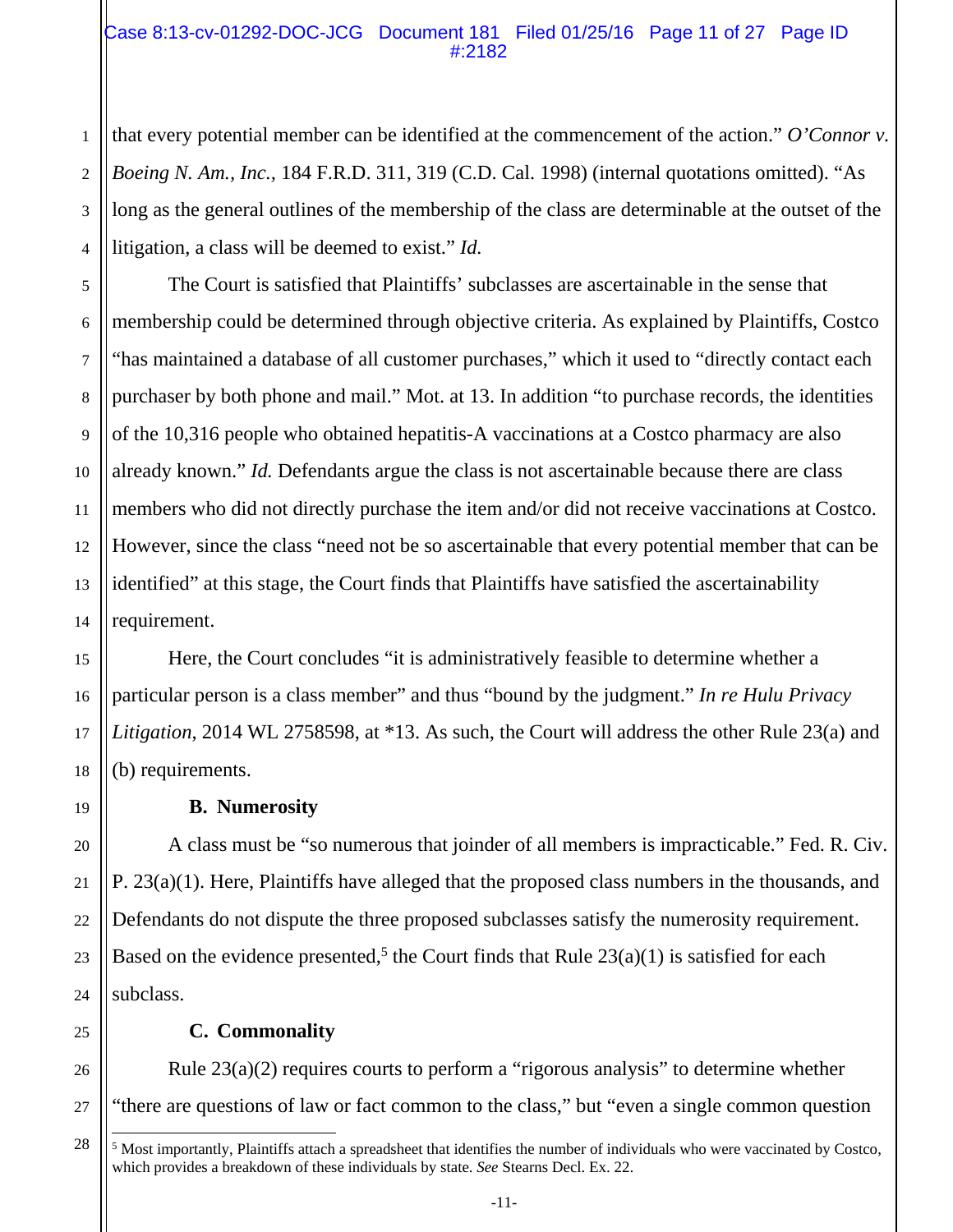#### Case 8:13-cv-01292-DOC-JCG Document 181 Filed 01/25/16 Page 12 of 27 Page ID #:2183

1 2 3 4 5 will do." *See Wal-Mart*, 131 S. Ct. at 2551, 2556 (citations and quotations omitted); *Ellis v. Costco Wholesale Corp.*, 657 F.3d 970, 981 (9th Cir. 2011). Certification is appropriate where the legality of a particular policy presents a "significant question of law" that is "apt to drive the resolution of the litigation." *Abdullah v. U.S. Sec. Assoc.*, 731 F.3d 952, 963 (9th Cir. 2013) (citing *Wal-Mart*, 131 S. Ct. at 2551).

The requirements of Rule  $23(a)(2)$  have "been construed permissively," and just one common question of law or fact will satisfy the rule. *See Ellis*, 657 F.3d at 981. "The existence of shared legal issues with divergent factual predicates is sufficient, as is a common core of salient facts coupled with disparate legal remedies within the class." *Hanlon v. Chrysler Corp.*, 150 F.3d 1011, 1019 (9th Cir. 1998). "The commonality preconditions of Rule 23(a)(2) are less rigorous than the companion [predominance] requirements of Rule 23(b)(3)." *Id.*

12 13 Here, Plaintiffs present several common issues that they allege will be resolved by this action, including:

(1) Whether Townsend's berry mix is defective;

6

7

8

9

10

11

14

15

16

17

18

19

20

21

23

24

(2) Whether the recalled product was the cause of Plaintiffs' alleged injuries;

(3) Whether the Plaintiffs who consumed the product and followed CDC recommendations took medically reasonable steps; and

(4) Whether those who consumed the recalled product reasonably feared infection, based on the information provided by the defendants and public health officials. Mot. at 17.

22 25 Plaintiffs also propose fourteen other allegedly common questions of law and fact in their operative complaint, *see* TAC at 8–10, such as "whether Townsend Farms agreed to a FDArecall of the Product and notified those who had consumed the recalled product to not eat the product because it was not safe to eat or would put anyone consuming the product at risk of HAV infection," *id.* ¶ 26.

26 27 28 Plaintiffs argue these questions of law and fact apply to all members of the class and that the answers to these questions will drive the resolution of the litigation. *Id.* They note this case involves a "single identically-labeled product and lot-code sold only at Costco." *Id.* at 8; *see*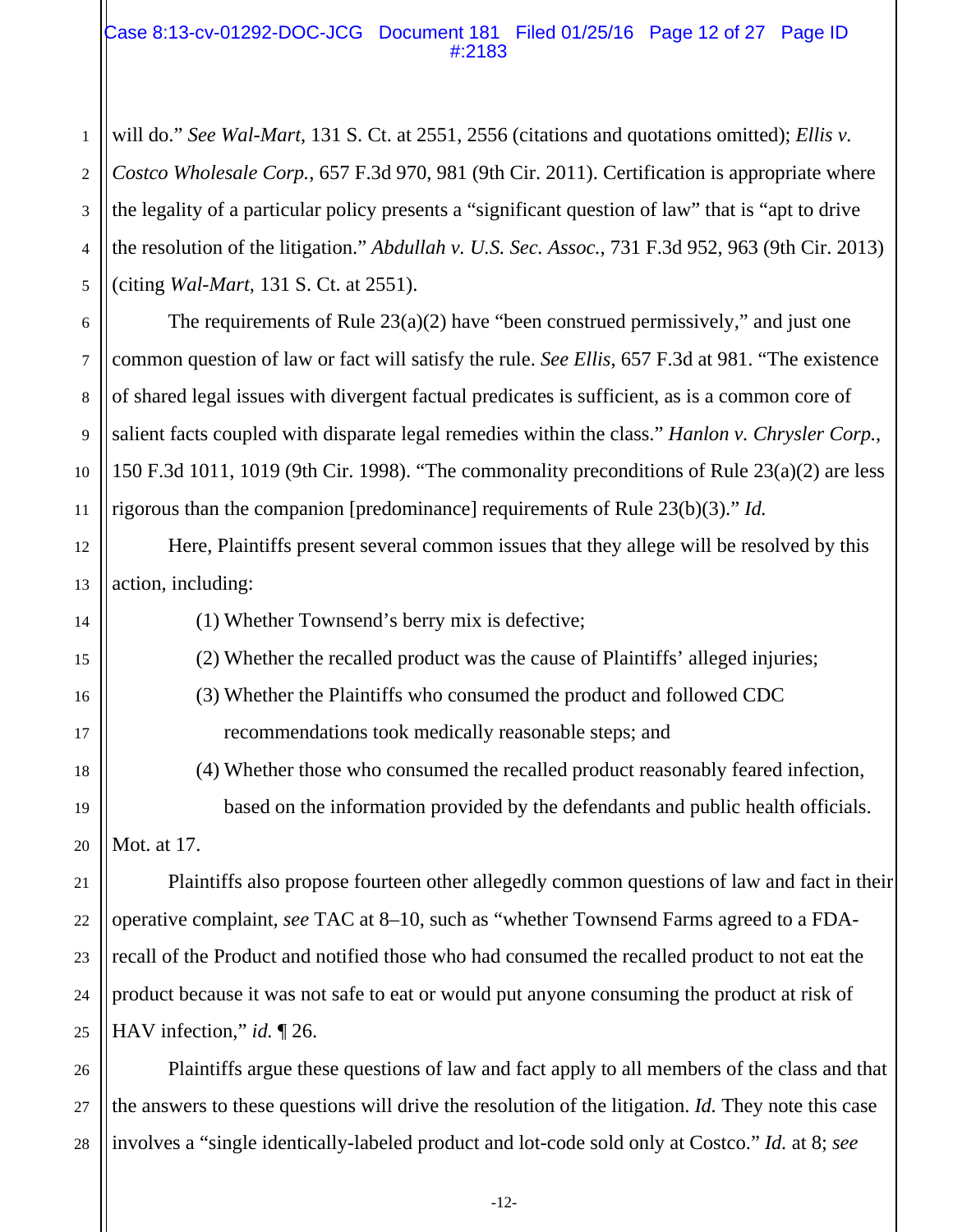### Case 8:13-cv-01292-DOC-JCG Document 181 Filed 01/25/16 Page 13 of 27 Page ID #:2184

*also* Reply to Costco Opp'n at 13–14 ("In the present case, a single, specific product, sold for a limited and defined period of time, a product easily identified by consumers, and whose purchase is easily proven through Costco's database . . . .").

 Defendants assert the common questions are not susceptible to common proof. Costco Opp'n at 3. Defendants take particular issue with Plaintiffs' fourth proposed common question – whether those who consumed the recalled product reasonably feared infection. Specifically, Defendants argue that both the factual and legal circumstances surrounding consumption differ for each person, citing differences in the "amount of the Berry Mix one consumed, the length of time one consumed the product, the passage of time after consumption, and one's unique medical history influence . . ." as well as the variance in the states' legal standards concerning whether an individual "reasonably feared" infection. *Id.* at 4–5.

 Defendants highlight a variety of other differences, which they argue preclude a finding of commonality. Among these differences are the fact that some Plaintiffs may have been actually been exposed to hepatitis A, while others may not have been; Plaintiff's varying injuries; each class member's personal beliefs on vaccinations; and variations in state laws. *See*  Costco Opp'n at 5–9.

But even accepting Defendants' arguments, the Court still finds that common questions exist. Specifically, Defendants do not adequately address the common question of whether the product was defective.<sup>6</sup> Given that Plaintiffs allege that a single product sold only at Costco was defective, there is a common core of salient facts. *See Valentino v. Carter-Wallace, Inc.*, 97 F.3d 1227, 1229 (9th Cir. 1996). Further, Defendants do not adequately address the second common question Plaintiffs propose – whether the Townsend berry mix was the cause of Plaintiffs' alleged injuries

 In its Opposition, United Juice adds arguments that Plaintiffs cannot meet the commonality (or predominance requirement) because they will have a difficult time proving a defective product. *See, e.g.*, United Juice Opp'n at 10 (section entitled "Proof of a Recall is Not

 $\overline{\phantom{a}}$ 

1

<sup>&</sup>lt;sup>6</sup> This is especially as true because, as discussed below, Plaintiff has proposed forming single-state classes. Thus, the question of whether the product is defective – which depends on the laws of the given state – will be common to all members of the single-state subclasses.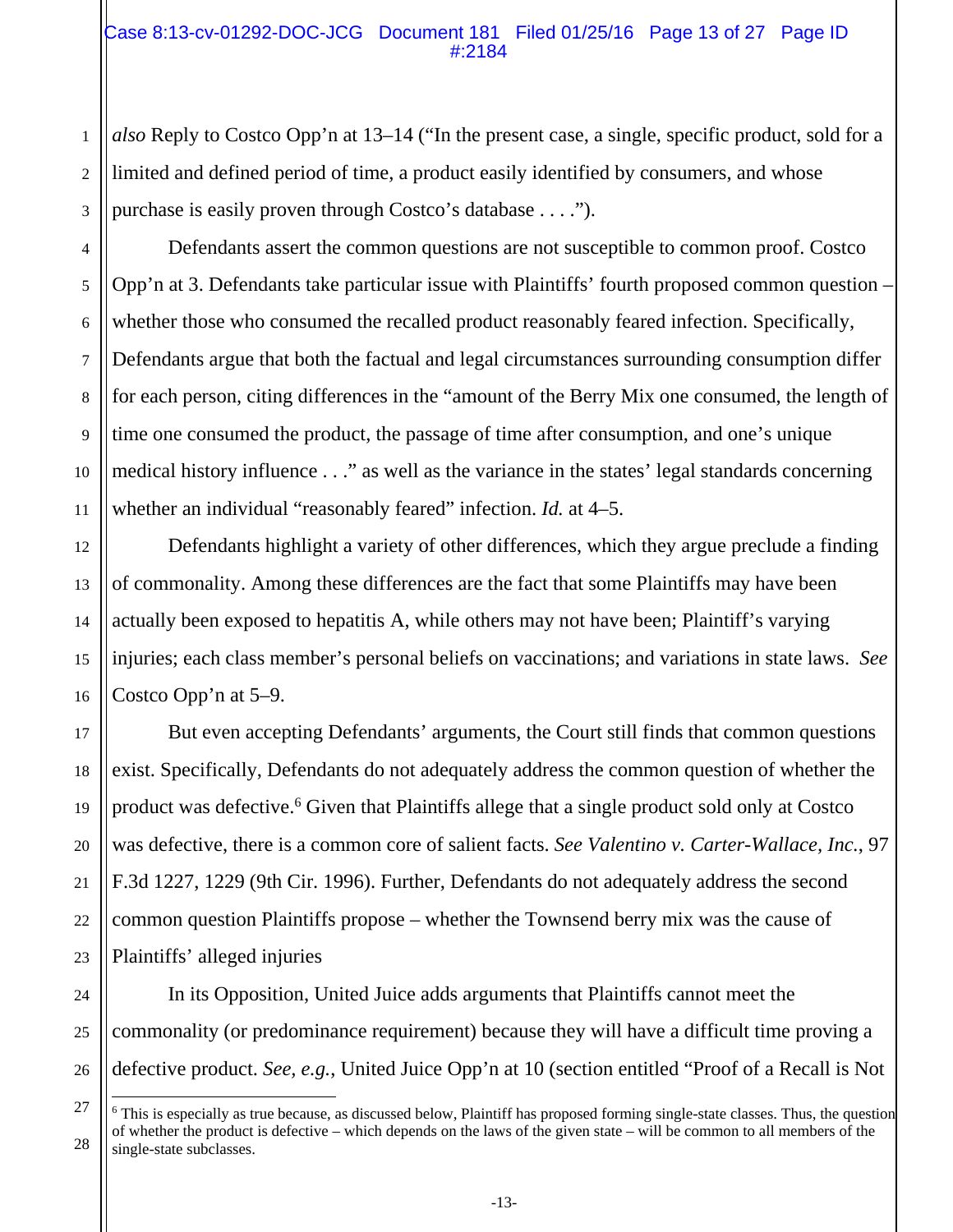#### Case 8:13-cv-01292-DOC-JCG Document 181 Filed 01/25/16 Page 14 of 27 Page ID #:2185

1 2 3 4 Sufficient To Prove a Defect"). United Juice's Opposition relies heavily on *Collins v. Safeway Stores, Inc.*, 187 Cal. App. 3d, 62 (1986). The Ninth Circuit, however, has made clear that "proof of the manifestation of a defect is not a prerequisite to class certification." *Baker v. Microsoft Corp.*, 797 F.3d 607, 611 (9th Cir. 2015) (citation omitted). Accordingly, the Court declines to deny class certification on the basis that Plaintiffs have not adequately proved the products were defective at this stage.

 Because the presence of some legal questions that are susceptible to common proof and the common core of factual allegations, the Court finds that Rule 23(a)(2) is satisfied.

## **D. Typicality and Adequacy**

A class representative's claims or defenses must be "typical of the claims or defenses of the class." Fed. R. Civ. P. 23(a)(3). Courts assess typicality by determining whether the class representatives and the rest of the putative class have similar injuries and conduct. *Hanlon v. Dataproducts Corp.*, 976 F.2d 497, 508 (9th Cir. 1992). A class representative must also be able to "fairly and adequately protect the interests of the class." Fed. R. Civ. P. 23(a)(4). In determining adequacy, courts resolve two questions: "(1) do the named plaintiffs and their counsel have any conflicts of interest with other class members and (2) will the named plaintiffs and their counsel prosecute the action vigorously on behalf of the class?" *Hanon v. Chrysler Corp.*, 150 F.3d 1011, 1020 (9th Cir. 1998).

The Ninth Circuit has stated "[t]he purpose of the typicality requirement is to assure that the interest of the named representative aligns with the interests of the class." *Hanon*, 976 F.2d at 508. The "test of typicality is 'whether other members have the same or similar injury, whether the action is based on conduct which is not unique to the named plaintiffs, and whether other class members have been injured by the same course of conduct. *Id.* (citing *Schwartz v. Harp*, 105 F.R.D. 279, 282 (C.D. Cal. 1985)). Representative claims "are 'typical' if they are reasonably co-extensive with those of absent class members; they need not be substantially identical.'" *Hanlon* 150 F.3d at 1020.

"[C]lass certification is inappropriate where a putative class representative is subject to unique defenses which threaten to become the focus of the litigation." *Hanon,* 976 F.2d at 508.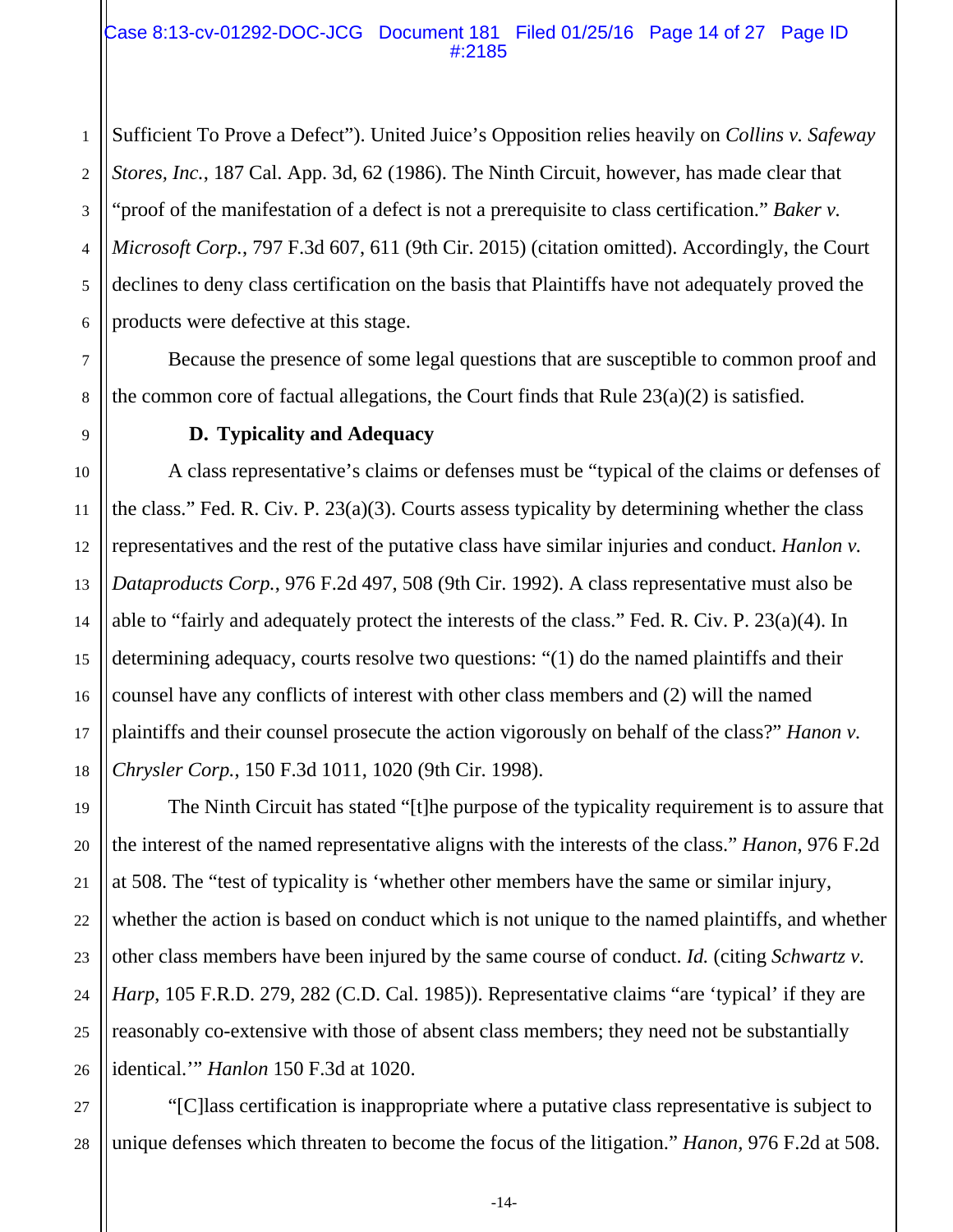#### Case 8:13-cv-01292-DOC-JCG Document 181 Filed 01/25/16 Page 15 of 27 Page ID #:2186

2 Unique defenses can go to either the typicality or adequacy of class representatives. *Petrie v. Elec. Game Card, Inc.*, No. SACV100252DOCRNBX, 2015 WL 4608227, at \*4 (C.D. Cal. July 31, 2015) (citing *Gary Plastic Packaging Corp. v. Merrill Lynch, Pierce, Fenner & Smith, Inc.,* 903 F.2d 176, 180 (2d Cir. 1990)). Further, "[t]he issues of predominance, superiority, typicality, and other challenges to [a named plaintiff's] class representation need not be considered if she is not in the subject class." *Id.*

Defendants argue Plaintiffs have failed to meet their burden under the typicality and adequacy prongs. In arguing there is no typical case, Defendants rely on many of the same distinctions highlighted in the commonality section – for instance, they note some of the named Plaintiffs received injection of hepatitis A vaccines, while others received shots of immune globulin; the fact that some Plaintiffs like David Troutman did not have any bloodwork or testing done, while others like Frances Seward did receive bloodwork; and the variations in state laws with respect to recovery for emotional distress. Costco Opp'n at 10–12.

The Court concludes distinctions Defendants raise do not preclude a finding of typicality. The different type of medical care Plaintiffs received is inconsequential because all the named Plaintiffs received some form of preventative care. Further, the variations in the state laws do not defeat typicality because the named Plaintiffs need not raise identical claims to all the possible claims in the class. Here, the named Plaintiffs have alleged injuries that are the same, or at the least very similar, to the injuries of absent class members. And Plaintiffs have also alleged their injuries derive from the "same course of conduct" – namely, Defendants' manufacturing and sale of the Townsend berry mix.

At oral argument, once it became clear Plaintiffs were only pursuing their strict liability claim, Defendants raised the additional argument that Plaintiffs are not adequate class representatives because they abandoned potentially viable class claims for negligence and breach of warranty. The Court directed the parties to address this issue in their supplemental briefing.

In arguing Plaintiffs cannot be adequate representatives for the class, Defendant United Juice relies heavily on *Drimmer v. WD-40 Company*, 2007 U.S. Dist. LEXIS 62582 (S.D. Cal.

1

-15-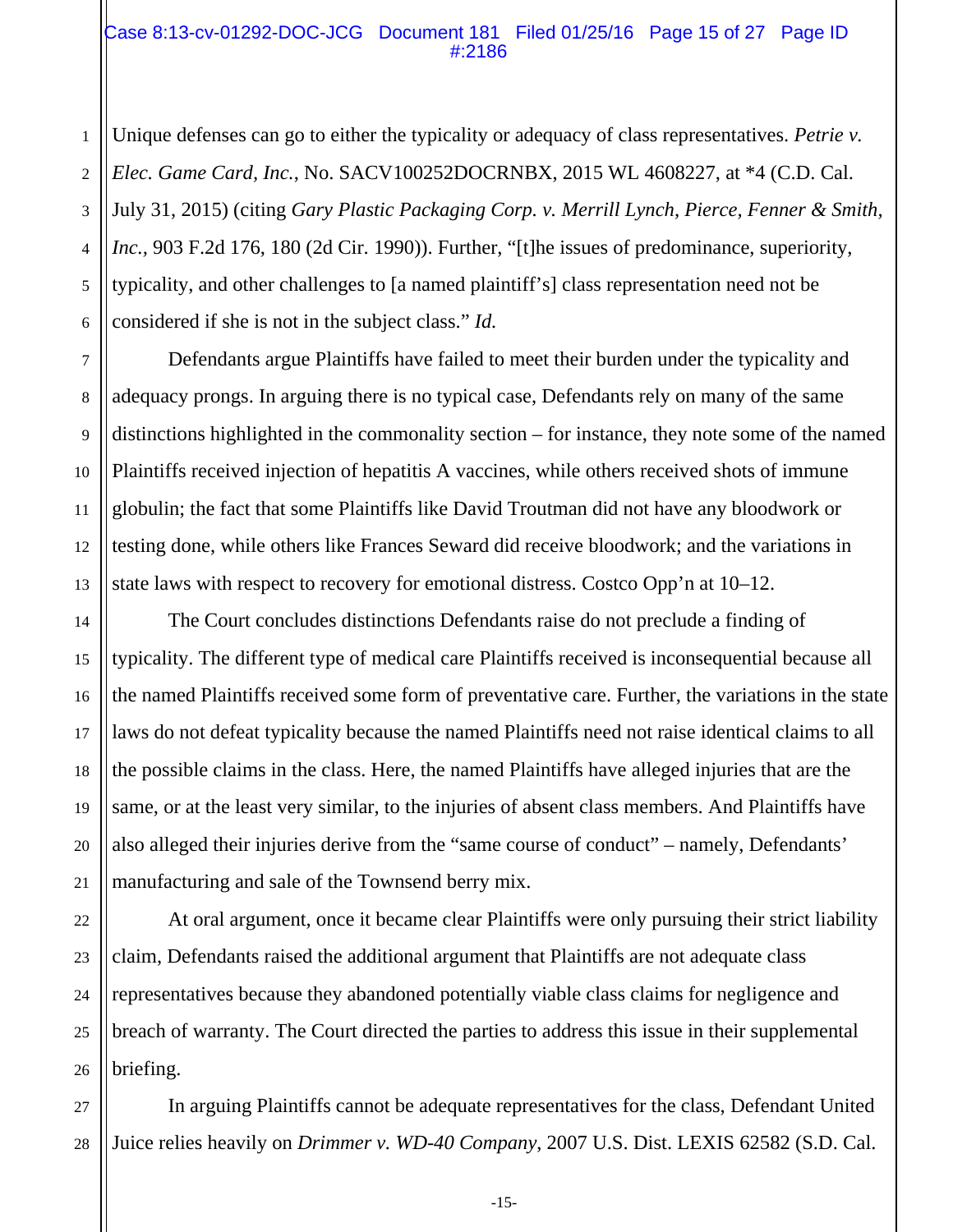#### Case 8:13-cv-01292-DOC-JCG Document 181 Filed 01/25/16 Page 16 of 27 Page ID #:2187

2007). Specifically, United Juice quotes the portion of *Drimmer* that reads, "[a] class representative is not an adequate representative when the class representative abandons particular remedies to the detriment of the class." *Drimmer*, 2007 U.S. Dist. LEXIS, at \*7 (citing *Thompson v. Am. Tobacco Co.*, 189 F.R.D. 544, 550 (D. Minn. 1999)).

As a recent district court decision helpfully explained, "when the named plaintiffs seek to waive other elements of damage on behalf of the class in order to facilitate class certification, the Court must determine whether representation is adequate." *O'Connor v. Uber Technologies, Inc*, No. C-13-3826 EMC, at \*28 (N.D. Cal. Sept. 1, 2015). In particular, courts "must examine, *inter alia*, the relative magnitude of the damage elements sought to be waived; where elements of damages for the class sought to be waived are substantial, questions may be raised about the adequacy of representation." *Id.* (citing *Tasion Commc'n v. Ubiquiti Networks, Inc.*, 308 F.R.D. 630, (N.D. Cal. 2015)). For instance, in *Tasion*, the court found an "adequacy problem" where plaintiffs forwent damages "likely to exceed by many times" the measures of damages the plaintiffs actually sought. *Tasion*, 308 F.R.D. at 641.

15 16 17 18 19 20 21 22 23 24 25 26 27 The Court does not find the same "adequacy problem" exists here. By abandoning their negligence and breach of warranty claims, Plaintiffs are not foregoing damages "likely to exceed by many times" the damages they are seeking; rather, as they state, Plaintiffs are still seeking the full range of "non-economic and economic damages." Pls. Supp. at 3; *see also id.* at 4 ("There is no type of relief obtainable under negligence or warranty that is not obtainable under strict liability."). As a court in this Circuit found, "[t]here is no rule that requires class certification of every conceivable cause of action. In some instances, opting not to assert certain claims may be an essential part of adequate representation." *Facciola v. Greenberg Traurig LLP*, 281 F.R.D. 363, 370 (D. Ariz. 2012). Thus, the Court concludes Plaintiffs' decision to forego claims for negligence and breach of warranty does not render them inadequate class representatives. Further, the Court finds the named Plaintiffs are adequate representatives who have vigorously litigated the case and taken their obligations to the Court seriously. *See* Named Plaintiffs' Declarations (Dkts. 137-146). Accordingly, Rule 23(a)(3) is satisfied.

28

1

2

3

4

5

6

7

8

9

10

11

12

13

14

-16-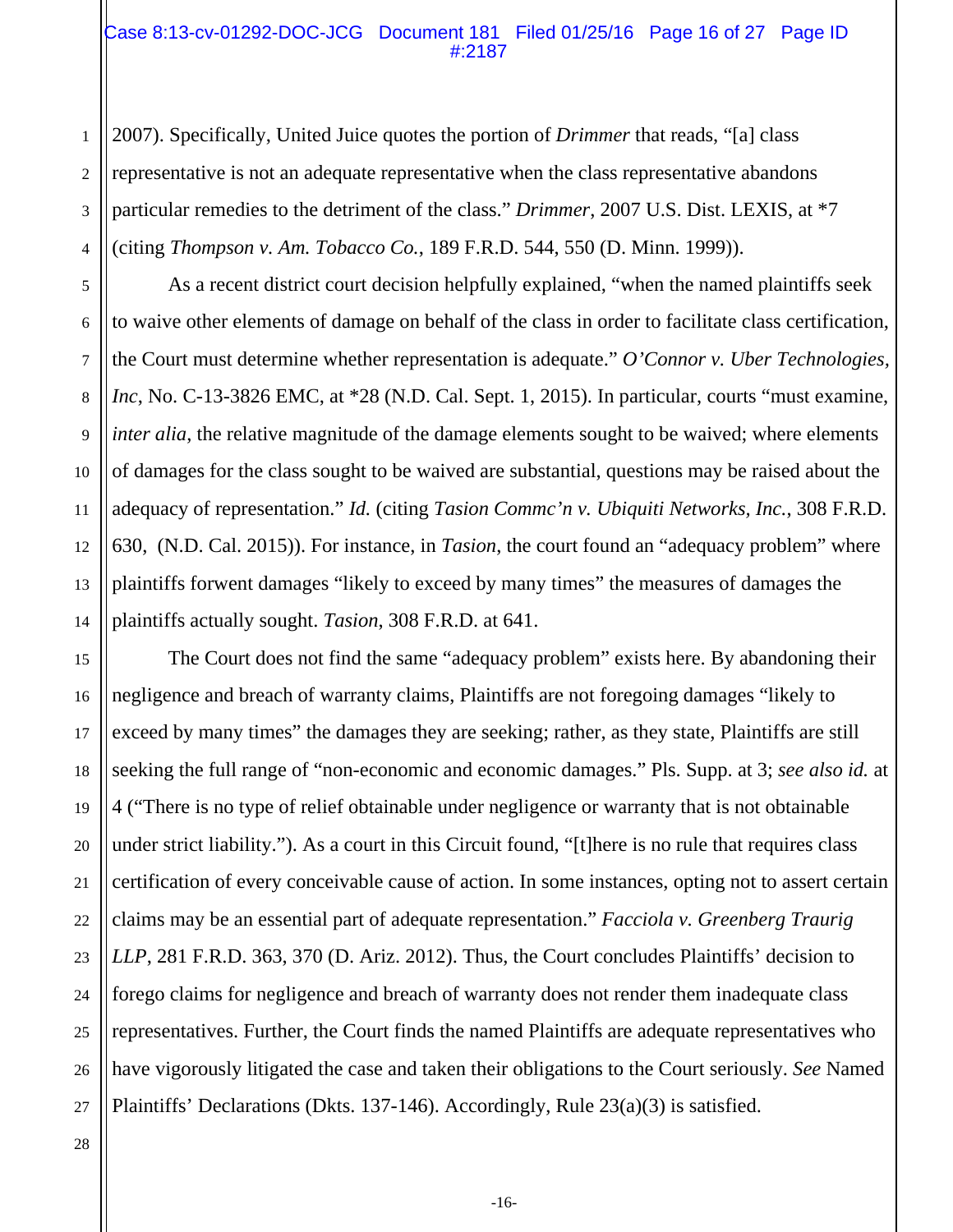#### Case 8:13-cv-01292-DOC-JCG Document 181 Filed 01/25/16 Page 17 of 27 Page ID #:2188

2 3 4 5 6 7 8 Plaintiffs' counsel is also adequate. To be adequate, plaintiffs' counsel must be qualified, experienced, and generally able to conduct the proposed litigation. *See Lerwill* v. *Inflight Motion Pictures, Inc.*, 582 F.2d 507, 512 (9th Cir. 1978). Plaintiffs have retained qualified and experienced counsel who will adequately represent the interests of the class members and will prosecute the action vigorously on their behalf. *See generally* Declaration of William D. Marler Decl. ("Marler Decl.") (Dkt. 135); *see* Stearns Decl. (Dkt. 136). In sum, the Court finds that Plaintiffs' counsel can adequately represent the Class. Thus, Rule 23(a)(4) is satisfied. Therefore, the Court finds Plaintiffs have met all the requirements under Rule 23(a).

1

9

10

11

12

13

15

17

18

19

20

21

22

23

24

25

26

## **IV. Class Certification Under Rule 23(b)**

14 16 Once Plaintiffs have satisfied the requirements of Rule 23(a), the proposed class must also satisfy at least one of the three requirements listed in Rule 23(b). Because the Court has concluded Plaintiffs satisfied the prerequisites of Rule 23(a), the Court now turns to Rule 23(b). Specifically, Plaintiffs invoke Rule 23(b)(3), under which common questions of law or fact must predominate and the class device must offer a superior means of resolving the dispute. The Court must also consider whether Plaintiffs have shown that damages can be feasibly and efficiently measured – an issue that affects all three of the proposed subclasses.

## **A. Predominance**

 "Rule 23(b)'s predominance criterion is even more demanding than Rule 23(a)." *Comcast Corp. v. Behrend,* 133 S. Ct. 1426, 1432 (2013). Rule 23(b) requires that courts "take a 'close look' at whether common questions predominate over individual ones." *Id.* The predominance inquiry "tests whether proposed class actions are sufficiently cohesive to warrant adjudication by representation." *Anchem Prods., Inc. v. Windsor*, 521 U.S. 591, 623 (1997). In determining whether common questions predominate, the Court identifies the substantive issues related to plaintiff's claims (both the causes of action and affirmative defenses), and then considers the proof necessary to establish each element of the claim or defense; and considers how these issues would be tried. *See* Schwarzer, et al., Cal. Prac. Guide Fed. Civ. Pro. Before Trial Ch. 10–C § 10:412. The predominance inquiry requires that plaintiff demonstrate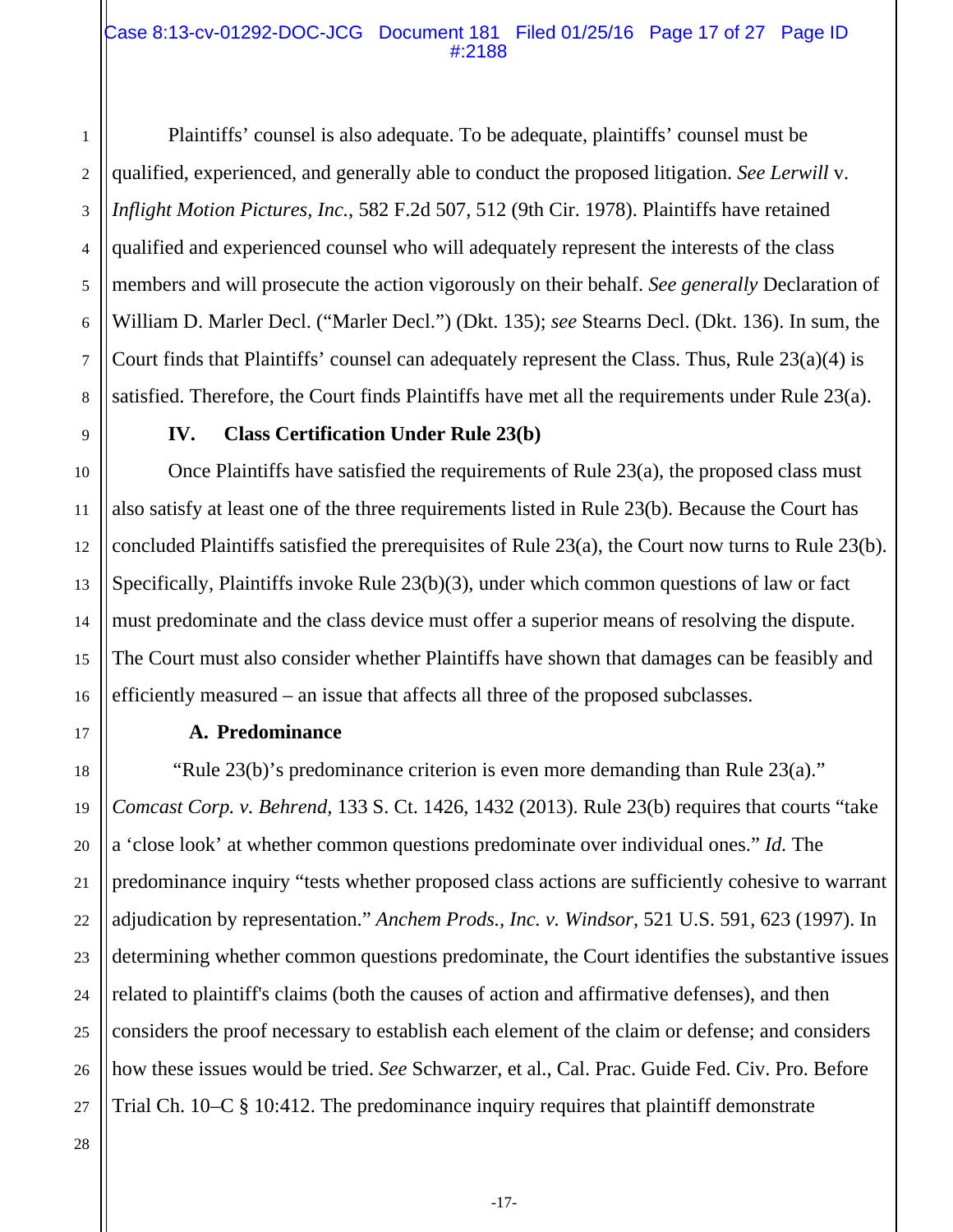common questions predominate as to each cause of action for which plaintiff seeks class certification. *Amchem,* 521 U.S. at 620, 117 S. Ct. 2231.

1

2

 $\overline{\phantom{a}}$ 

3 4 5 6 7 8 9 10 11 12 13 14 15 16 17 18 19 20 21 22 23 24 25 26 As noted earlier, Plaintiffs are seeking certification of a "liability-only class, reserving for a second phase of trial the issue of damages." Pls. Supp. at 4. Thus, the Court must evaluate whether the predominance criterion has been met with respect to Defendants' liability for Plaintiffs' strict liability claim. The Court finds that given this suit involves a single product, sold only at Costco, during a limited and defined period of time, there is initially a strong basis for finding that the proposed class action is "sufficiently cohesive to warrant adjudication by representation." *Anchem*, 521 U.S. at 623. As the Ninth Circuit noted in *Valentino,* "Plaintiffs contend, with considerable justification, that because the case involves only one manufacturer, only one product, only one marketing program, and a relatively short period of time, the case is more manageable for class action purposes than cases that involves multiple manufactures, multiple products, multiple marketing programs, and a longer period of time." *Valentino*, 97 F.3d at 1229; *see also id.* at 1231 ("In addition, *Dalkon Shield* involved multiple defendants and multiple marketing schemes, unlike the present case where a single manufacturer marketed one drug over a limited period of time."). Indeed, there are several significant common issues here, including Plaintiffs' contention that a single, specific lot of allegedly defective organic pomegranate seed has given rise to Plaintiffs' claims.<sup>7</sup> Therefore, evidence concerning the allegedly defective product in this case is likely to be "proved through evidence common to the class." *Spann v. J.C. Penney Corp.*, 307 F.R.D. 508, 522 (C.D. Cal. 2015). Put differently, determining whether Defendants sold a defective product in this case will not require a searching individualized inquiry; rather, there will be significant common proof at issue in resolving Defendants' liability. Thus, there is "glue holding together" the proposed class. *Wal-Mart*, 131 S. Ct. at 2545. Further, there are significant common facts related to Defendants' recall of the allegedly defective product, Defendants' communications to Plaintiffs concerning the allegedly defective product, and the class members' subsequent receipt of preventative

<sup>27</sup> 28  $<sup>7</sup>$  In many ways, Defendants' course of conduct with respect to this single product and the associated recall is akin to a "mass"</sup> tort involving a single catastrophic event such as an airplane crash or cruise ship food poisoning" where a "single happening or accident occurs to cause similar types of physical harm or property damage." *Valentino*, 97 F.3d at 1231 (internal citation and quotations omitted).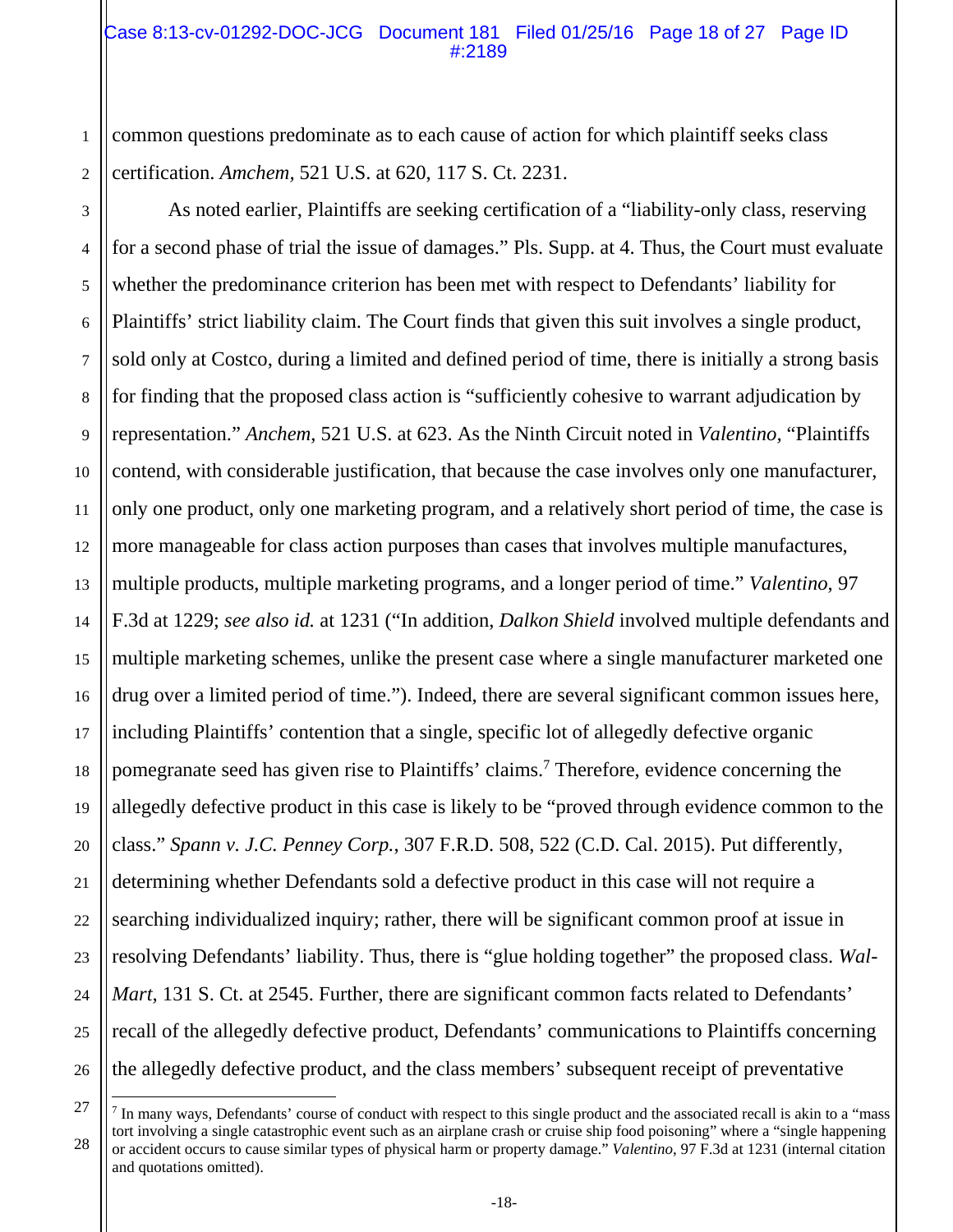#### Case 8:13-cv-01292-DOC-JCG Document 181 Filed 01/25/16 Page 19 of 27 Page ID #:2190

1 2 3 4 5 6 7 8 9 10 11 12 medical care. *See Hanlon*, 150 F.3d at 1022 ("A common nucleus of facts . . . dominates this litigation."). This suggests "classwide proof of causation is feasible in these circumstances because the same" product recall and notice from Costco "generally acted in a similar manner on each class member to product a similar effect" (i.e. seek out preventative medical care). *See Saavedra v. Eli Lilly and Co.*, No. 2:12-cv-9366-SVW (MANx), 2014 WL 7338930, at \*8 (C.D. Cal. Dec. 18, 2014). Plaintiffs allege Defendants' sale of a defective product and subsequent recall of that product caused them to pay out-of-pocket for preventative care or lost wages – "objectively measurable harm." *Id.* at \*8. Further, Defendants have not raised the possibility of unique, individualized "affirmative defenses (such as failure to follow directions, assumption of risk, contributory negligence, and the statute of limitations)" that generally counsel against predominance in products liability cases. *In re N. Dist. Of Cal. Dalkon Shield IUD Prods. Liab. Litig.*, 693 F.2d 847, 853 (9th Cir. 182).

13 14 15 16 17 18 19 20 21 22 23 24 25 26 27 In its Supplement, Costco argues there are important differences among the Plaintiffs, including whether "they had been consuming the berry blend in different ways (frozen, thawed, uncooked, cooked, blended, alone), with different frequencies (daily, once a week, once in a long while or just once), over different periods of time (days week, or months)." Costco Supp. at 5. Costco also mentions the "varying medical histories" of the proposed class members. *Id.* The Court does not find these minor factual variations in individual consumption or medical histories are significant enough to overcome the significant common questions and defeat predominance. *See Haley v. Medtronic, Inc.*, 169 F.R.D. 643, 650–51 (C.D. Cal. 1996) ("This is because defendant's argument ignores the fact that plaintiffs' claims actually focus on defendant's liability and defendant's conduct with regard to the leads . . . . Thus, because defendant's conduct with regard to the leads—and, hence, with regard to the plaintiffs themselves—involves questions of common fact primarily, the Court finds that this factor alone does not destroy the predominance of common questions."). Analyzing "the relationship between the common and individual issues in the case," *Hanlon*, 150 F.3d at 1022, the Court concludes Plaintiffs' claims are "sufficiently cohesive to warrant adjudication" with respect to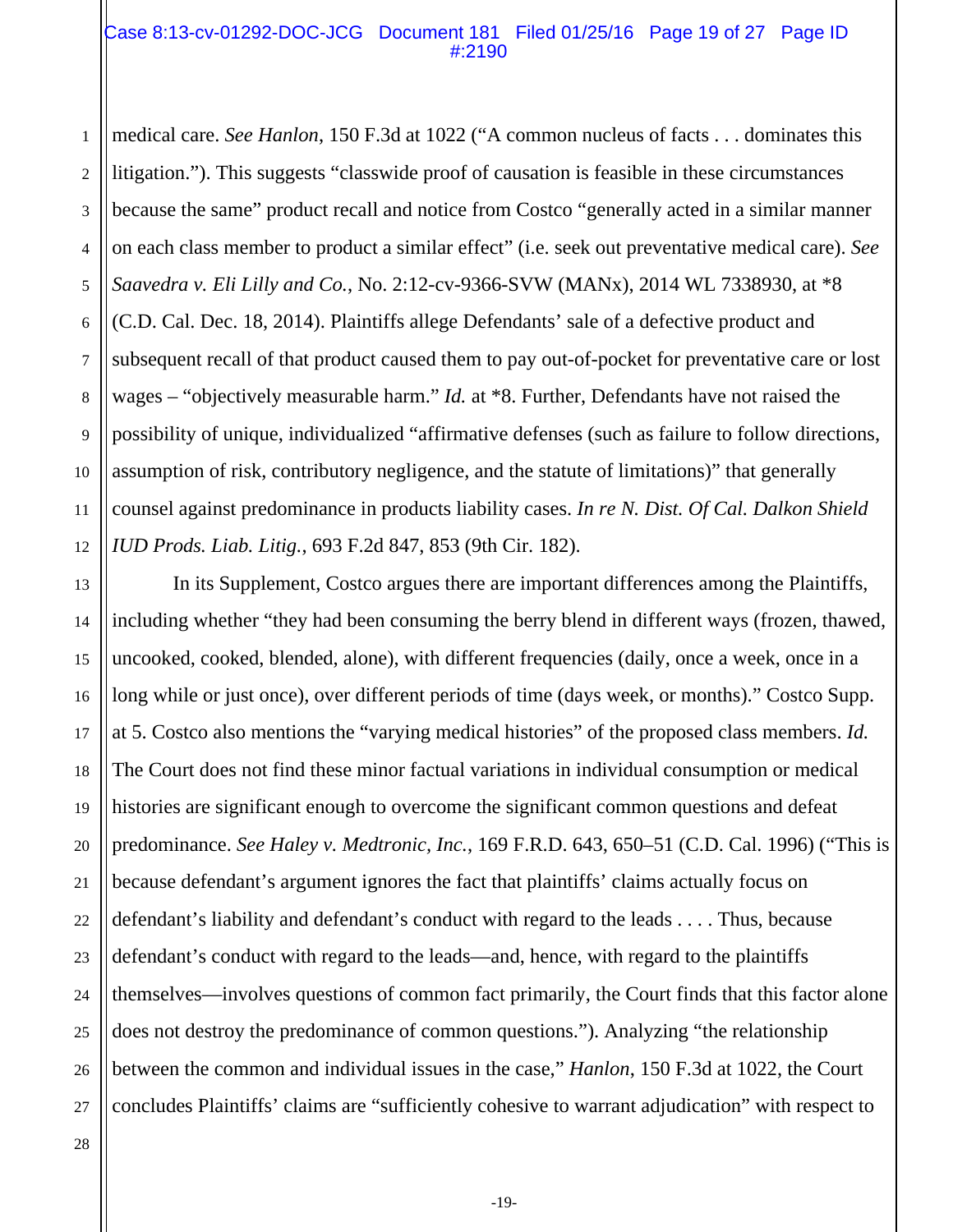### Case 8:13-cv-01292-DOC-JCG Document 181 Filed 01/25/16 Page 20 of 27 Page ID #:2191

the core issues in this case, *Anchem*, 521 U.S. at 623;<sup>8</sup> see also Hanlon, 150 F.3d at 1023 (finding the case's "limited focus of the action, [and] the shared factual predicate" militated in favor of finding that Rule 23(b)(3) requirements were met).

4 5 6 7 8 9 10 11 12 13 14 15 16 17 18 19 Defendants devote the majority of their attention to a single argument against predominance: variations in state laws. While there is no "absolute bar to the certification of a multi-state plaintiff class action," *Valentino*, 97 F.3d at 1230, the "law on predominance requires the district court to consider variations in state law when a class action involves multiple jurisdictions," *Lozano v. AT&T Wireless Servs., Inc.*, 504 F.3d 718, 728 (9th Cir. 2007). When attempting to certify classes that span multiple states, plaintiffs "bear the burden of providing an extensive analysis of state law variations to determine whether there are insuperable obstacles to class certification." *Sweet v. Pfizer*, 232 F.R.D. 360, 372 (C.D. Cal. 2005) (citation omitted). While there are no hard and fast rules for what constitutes a "material difference," the guiding inquiry is whether the state law variations would "spell the difference between the success and failure" of Plaintiffs' strict liability claim. *See Mazza v. American Honda Motor Co*, 686 F.3d 581, 591 (9th Cir. 2012). Certification "may be appropriate if the class action proponent shows that state law variations can be effectively managed through the creation of a small number of subclasses grouping the states that have similar legal doctrines." *Washington Mutual Bank, FA v. Superior Court*, 24 Cal. 4th 906, 923 (collecting federal court decisions that have considered multi-state class actions).

In their Supplemental Briefing, Plaintiffs contend there are few variations in the states' strict liability because "proving a defect is substantially similar in all nine states." Pls. Supp. at 10. In support of this proposition, Plaintiffs cite to strict liability language from state court decisions in the nine relevant states. *Id.* at 11. According to Plaintiffs, these are the "only three subclasses [] needed to account for the variations in state law governing strict liability claims based on the allegation of an injury-causing manufacturing defect." *Id.* at 8. As noted earlier, Plaintiffs propose the following subclasses: (1) the "Washington and Idaho Subclass," (2) the "Colorado Subclass," and (3) the "Costco/Townsend Farms Subclass," which consists of

28

 $\overline{\phantom{a}}$ 

20

21

22

23

24

25

1

2

<sup>26</sup> 27

<sup>8</sup> *See supra* Note 6.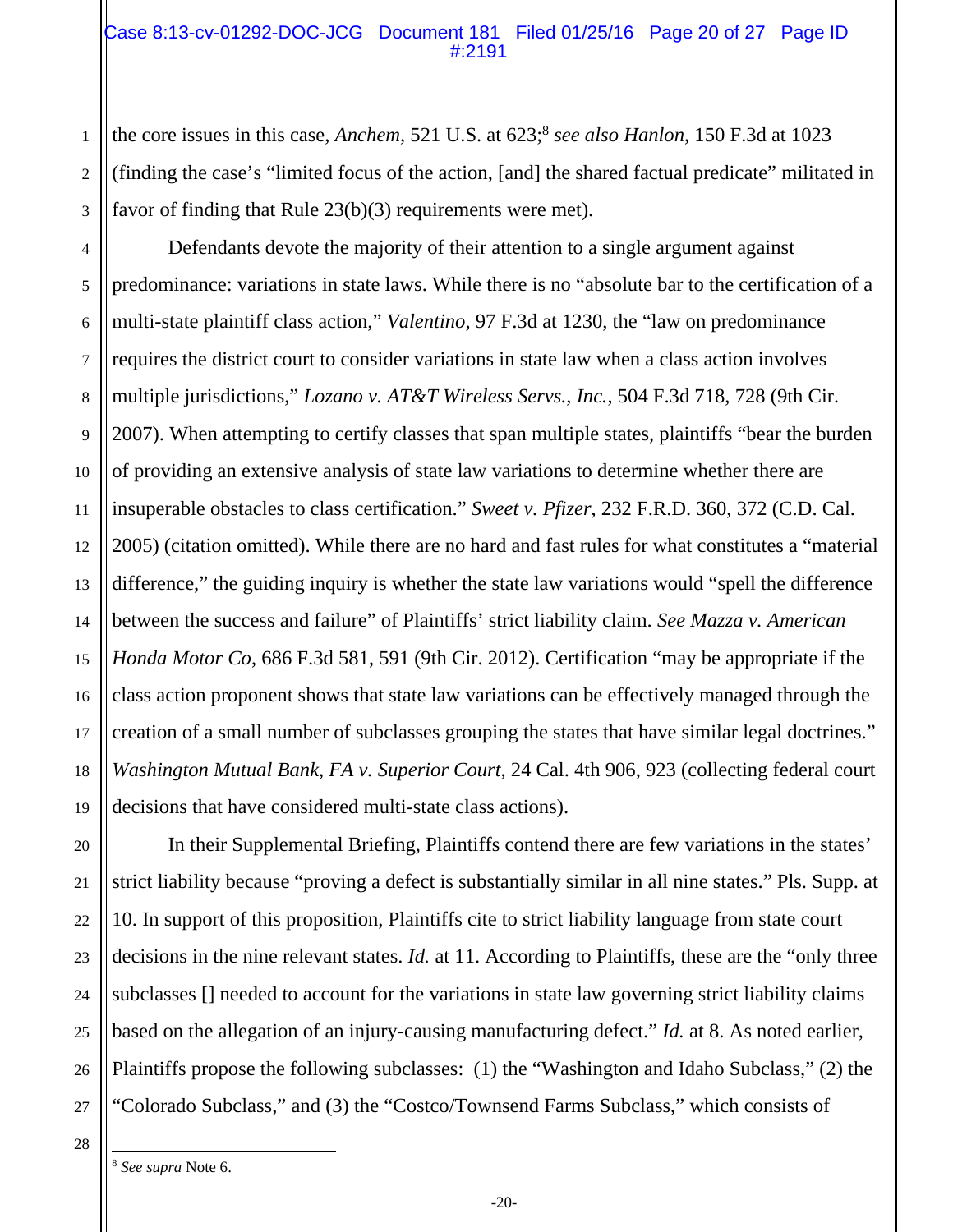#### Case 8:13-cv-01292-DOC-JCG Document 181 Filed 01/25/16 Page 21 of 27 Page ID #:2192

1 2 3 4 5 residents of Arizona, California, Hawaii, Nevada, New Mexico, and Oregon. Pls. Supp. at 8–9. In the alternative, Plaintiffs state that "if material variations are deemed to exist," a "subclass could be created for each of the nine states." *Id.* at 13; *see also* Mot. for Class Certification, October 26, 2015 ("Hr'g Tr.") at 7:5–7 ("[A]t minimum the Court is in position to certify nine state subclasses, based on the briefing.").

6 7 8 9 10 11 12 13 In their initial Motion and Supplemental Briefing, Plaintiffs identify and account for two material variations in the states' strict liability laws. Plaintiffs first note that because it is possible to hold a non-manufacturing seller, like Costco, liable for the sale of defective products in only six states, Plaintiffs created the "Costco/Townsend Farms Subclass" for those six states. Second, in the tentative order distributed to the parties, the Court noted that, in Colorado, non-compliance with a government code raises a rebuttable presumption that the product was defective or negligently made. Thus, Plaintiffs now propose the creation of a separate Colorado subclass to account for that important difference.<sup>9</sup>

Defendants reject the notion that these three subclasses account for all the material variations in the state laws; specifically, Defendants argue that several other differences in the states' strict liability standards, presumptions, and burdens overwhelm the common issues. Defendants specifically contend there are important state law differences concerning whether a product needs to be "unreasonably dangerous" or not; states' causation standards and allocation of liability rules; and unique defenses that are only present in certain states. Costco Supp. at 2– 7.

As an initial matter, the Court notes that a close analysis of these purported differences reveal that many of them "are insignificant, and therefore, they present no hurdle to class certification." *In re Telectronics Pacing Sys., Inc.*, 172 F.R.D. 271, 292 (S.D. Ohio 1997). For example, Costco repeatedly points to differences in the states' allocation of liability rules, "including applications of the doctrines of joint and several liability and comparative fault." Costco Supp. at 3. However, the Court is not convinced these allocation of liability differences

27

28

14

15

16

17

18

19

20

21

22

23

24

25

l 9 Specifically, in their Supplemental Briefing, Plaintiffs "concede that this difference is material because the presumption imposes both a specific and heightened evidentiary burden on a defendant trying to disprove a product is defective, and requires that a jury be instructed specifically as to this law." Pls. Supp. at 8.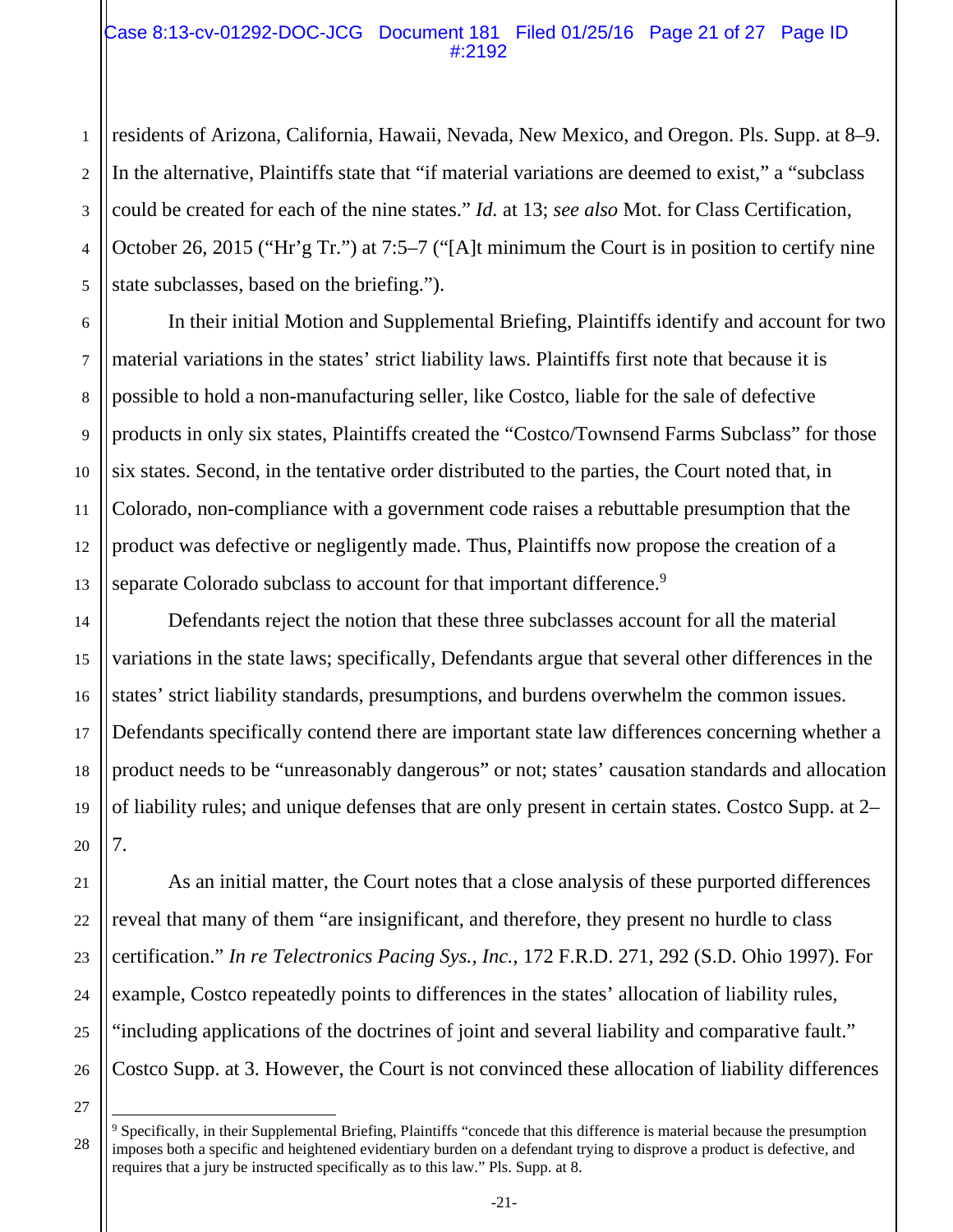#### Case 8:13-cv-01292-DOC-JCG Document 181 Filed 01/25/16 Page 22 of 27 Page ID #:2193

1 2 3 4 5 6 7 8 9 10 11 12 13 14 are material in the sense that they would "spell the difference between the success and failure" of Plaintiffs' claims. *Mazza*, 686 F.3d at 591. As Plaintiffs' counsel persuasively argued at the hearing, this issue is largely not material to this suit because there is a separate, parallel "indemnity and contribution action."<sup>10</sup> Hr'g Tr. at 23:17. Other purported differences Defendants highlight are simply irrelevant. For instance, in its State Law Variation Exhibit, United Juice writes, "New Mexico allows for additional defenses to section 402A claims." Declaration of Bryan Leifer Ex. 3 (Dkt. 158-4) at 2 (citing *Lopez v. Am. Baler Co.*, No. CIV 11- 0227 JB/GBW, 2013 U.S. Dist. LEXIS 128348, \*37 (D.N.M. Aug. 12, 2013)) ("The Court has interpreted New Mexico strict-products liability law to foreclose recovery against parties that do not place in allegedly defective product on the market."). But this unique defense has no bearing on this case, as Plaintiffs have alleged Defendants introduced a defective product into "the stream of commerce." *Lopez*, 2013 U.S. Dist. LEXIS 128348, at \*37 ("[A] party who does not sell or otherwise place an allegedly defective product in the stream of commerce may not be strictly liable for any alleged harm.").

15 16 17 18 19 20 21 22 23 24 25 26 At the same time, Defendants have highlighted other differences that may, in due course, prove to be material. Most notably, Defendants have pointed to different state law formulations concerning whether a product has to be both defective and unreasonably dangerous, or just defective. *See* Costco Supp. at 2. However, the Court need not resolve whether these variations are material because Plaintiffs have alternatively proposed formulating nine single-state subclasses. This proposal "would avoid almost completely the tangled" variations in state laws present in other multi-state class action cases. *In re Welding Fume Prod. Liability Litig.*, 245 F.R.D. 279, 293 (N.D. Ohio 2007). "The smaller breadth of difference between the [nine] relevant state laws in this case" counsels in favor of this approach. Indeed, given that the strict liability cause of action is "virtually identical" in several of the relevant states, "careful trial planning with the use of jury interrogatories and special will avoid most jury-instruction complexities." *Id.* at 294.

27 28

 $\overline{\phantom{a}}$ 

<sup>10</sup> *See Townsend Farms, Inc. v. Goknur Gida Maddeleri Enerji Imalat Ithalat Ithacat Ticaret ve Sanayi A.S., et al.* Case No. 15-0837; *see also Purely Pomegranate, Inc., et al. v. Fallon Trading Company, et al.*, Case No. 15-0840.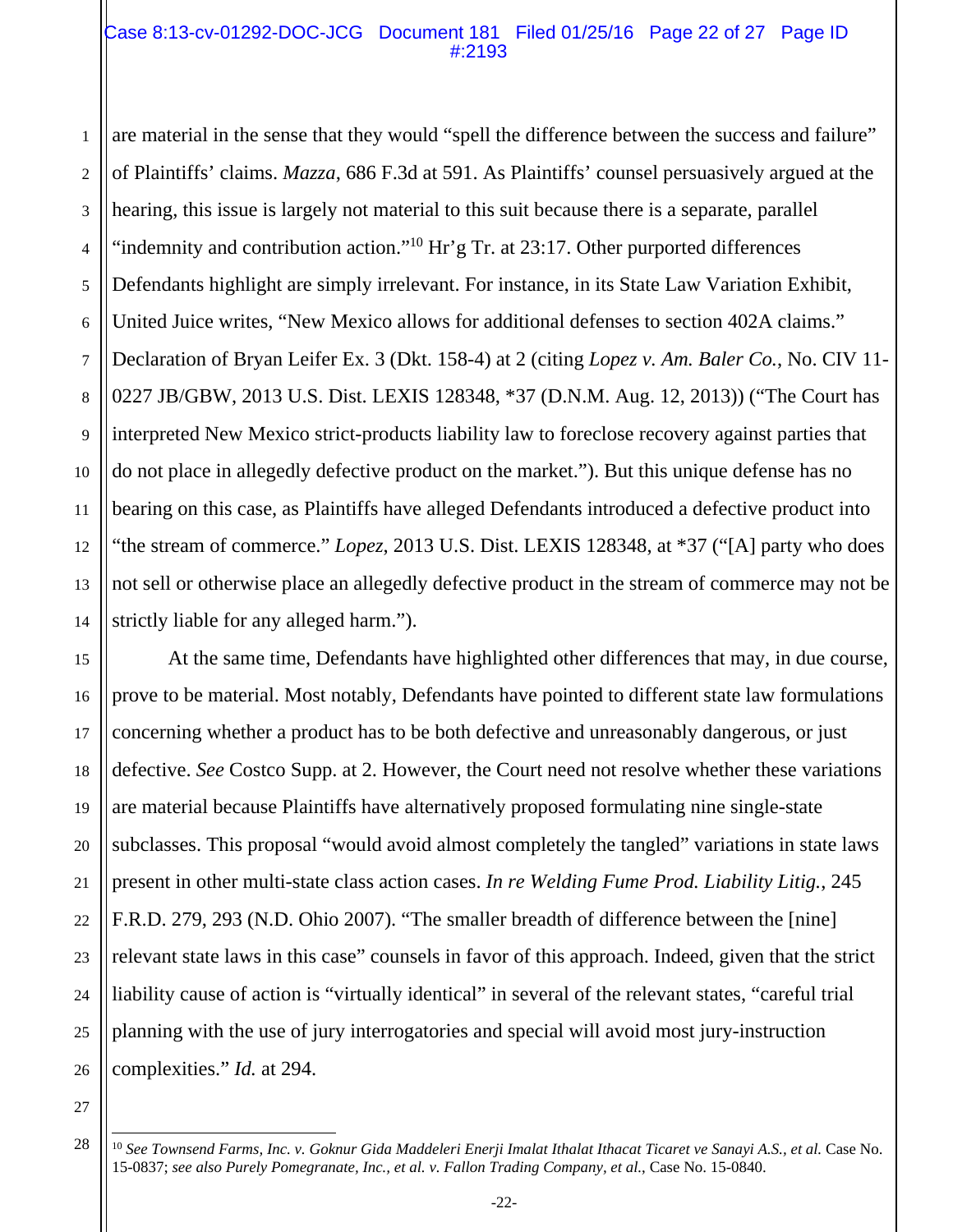#### Case 8:13-cv-01292-DOC-JCG Document 181 Filed 01/25/16 Page 23 of 27 Page ID #:2194

1 2 3 4 5 6 7 8 9 10 11 12 13 14 15 16 17 18 19 20 21 In its Supplemental Briefing, United Juice argues a "multitude of subclasses are not manageable." United Juice Supp. at 7. Indeed, United Juice asserts Plaintiffs' "attempt to mollify predominance concerns predicated on variations in state law, creates manageability issues that are not adequately addressed by plaintiffs." *Id.* at 7–8. Plaintiffs respond that additional subclasses do not create an overwhelming manageability problem, "especially for a liability theory as relatively simple as one premised on strict liability and single alleged defect." The Court agrees with Plaintiffs. "The 'broad discretion' that a district court enjoys in determining whether to certify a class goes principally to the question of whether the court reasonably concludes it could manage the complexities that class certification carries." *In re Welding*, 245 F.R.D. at 294. In this case, the "undersigned believes a court could manage the differences" in strict liability laws among the nine states chosen by Plaintiffs "by holding separate trials for each state-wide class, or perhaps a combined trial for few statewide subclasses, where the law in those states is similar enough to allow creation of jury instructions and a verdict form that is not too complex." *In re Welding*, 245 F.R.D. at 294 (finding that eight single-state subclasses on medical monitoring law did not present overwhelming manageability problems). By "choosing only the [nine] states they did, and proposing single-state subclasses," *id.*, Plaintiffs have overcome all of the state law variations Defendants have identified. The Court further notes that during the initial round of briefing, Defendant Costco suggested this possibility of adding additional subclasses. *See* Costco Opp'n at 29 ("Should the court not be inclined to deny class certification entirely, additional sub-classes be created to better account for the different causes of action and corresponding recoveries within each of the nine states.").

Based on the foregoing, the Court concludes that Plaintiffs' proposed single-state subclasses both overcome the state law variation problems and present a manageable option for the litigation moving forward.

#### **B. Superiority**

22

23

24

25

26 27 28 The second prong of the analysis under Rule 23(b)(3) also requires a finding that "a class action is superior to other available methods for the fair and efficient adjudication of the controversy." Fed. R. Civ. P. 23(b)(3). A class action is superior "[w]here classwide litigation

-23-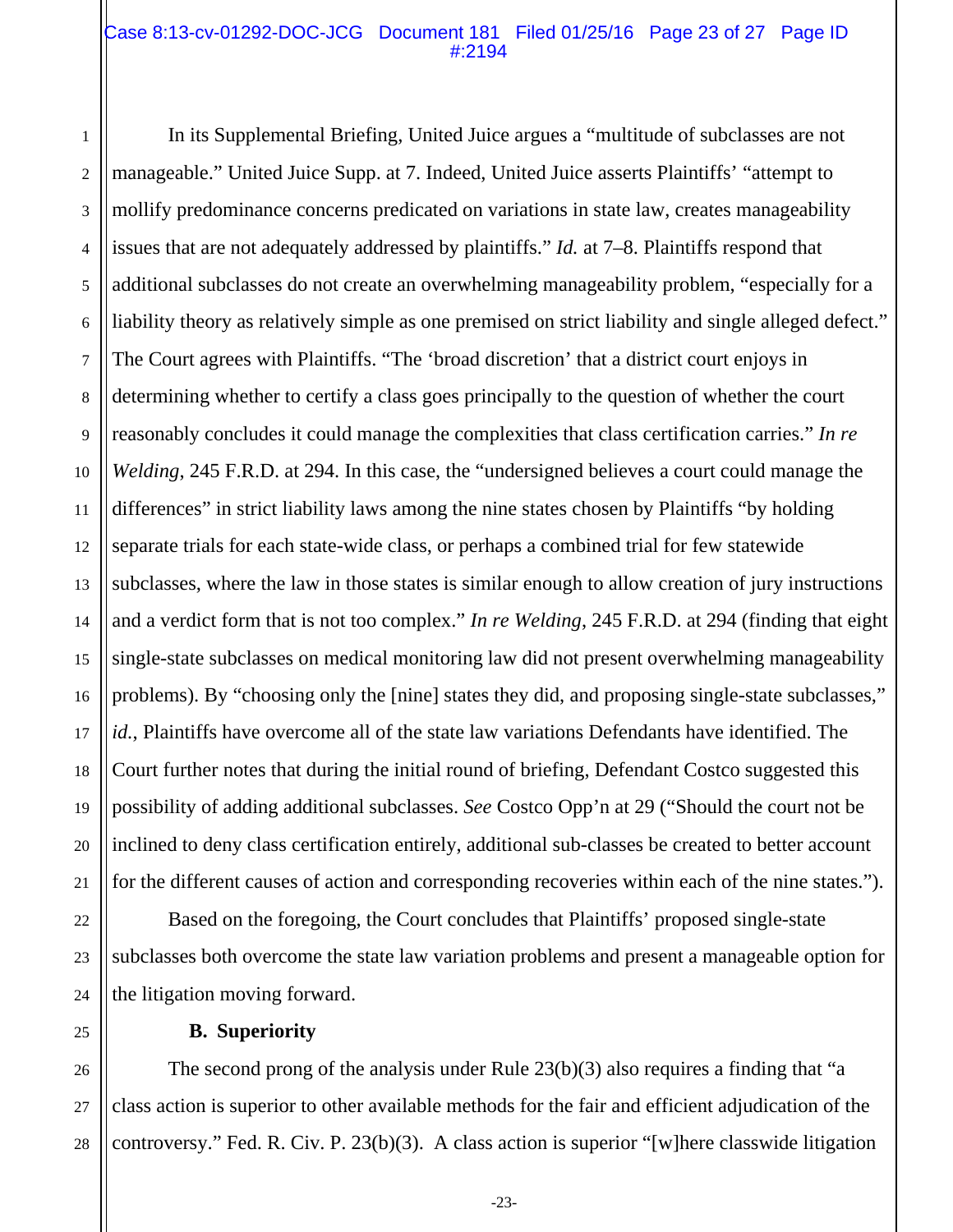#### Case 8:13-cv-01292-DOC-JCG Document 181 Filed 01/25/16 Page 24 of 27 Page ID #:2195

of common issues will reduce litigation costs and promote greater efficiency." *Valentino*, 97 F.3d at 1234. "[T]he purpose of the superiority requirement is to assure that the class action is the most efficient and effective means of resolving the controversy. Where recovery on an individual basis would be dwarfed by the cost of litigating on an individual basis, this factor weighs in favor of class certification." *Wolin v. Jaguar Land Rover N. Am., LLC*, 617 F.3d 1168, 1175 (9th Cir. 2010).

As this Court previously found in *Tait*,

1

2

3

4

5

6

7

8

9

10

11

12

13

14

15

16

Given the small size of each class member's claim at issue here, class treatment is not merely the superior, but the only manner in which to ensure fair and efficient adjudication of the present action. Indeed, where it is not economically feasible to obtain relief within the traditional framework of a multiplicity of small individual suits for damages, aggrieved persons may be without any effective redress unless they may employ the class action device. Furthermore, each member of the class pursuing a claim individually would burden the judiciary, which is contrary to the goals of efficiency and judicial economy advanced by Rule 23.

17 18 19 20 21 22 23 24 25 26 27 28 *Tait*, 289 F.R.D. at 486–87 (internal quotations and citations omitted). This logic applies with equal force here given that the size of each class member's claim is relatively modest. The Court finds "[i]t is far more efficient to litigate . . . on a classwide basis rather than in thousands of individual and overlapping lawsuits." *Wolin*, 617 F.3d at 1176. "Proposed class members fact the option of participating in this class action, or filing [thousands] of individual lawsuits that could involve duplicating discovery and costs that exceed the extent of proposed class members' individual injuries." *Id*; *see also Local Joint Executive Bd. of Culinary/Bartender Trust Fund v. Las Vegas Sand, Inc.*, 244 F.3d 1152, 1163 (9th Cir. 2001) (noting that "[i]f plaintiffs cannot proceed as a class, some—perhaps most—will be unable to proceed as individuals because of the disparity between their litigation costs and what they hope to recover")*.* Further, as discussed above, classwide litigation will not be inefficient and unmanageable, especially because the Court is adopting Plaintiffs' proposals to separate the classes into single-state subclasses and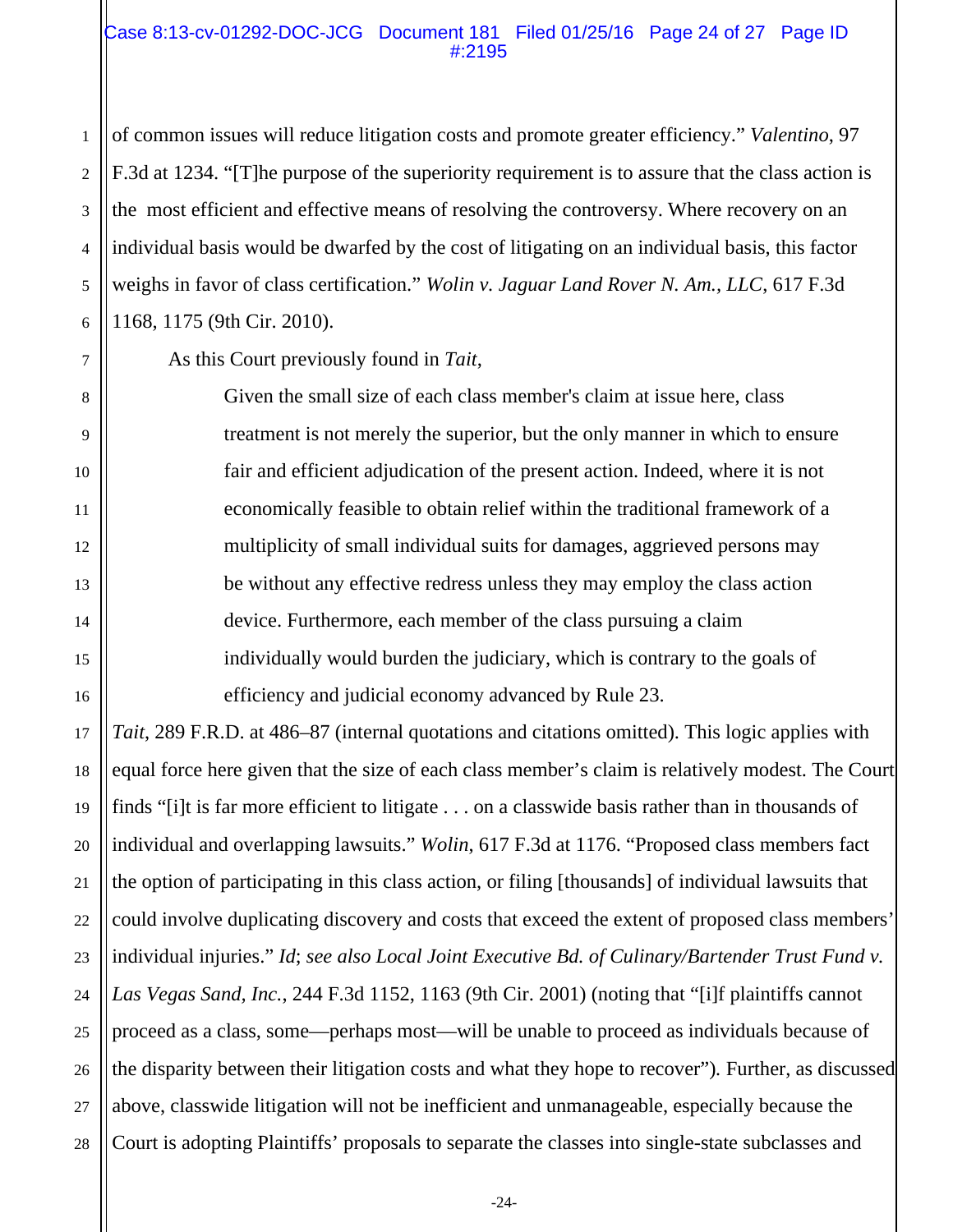#### Case 8:13-cv-01292-DOC-JCG Document 181 Filed 01/25/16 Page 25 of 27 Page ID #:2196

1 2 3 4 5 6 7 bifurcate the liability questions from damages (see below). A class action lawsuit in this particular forum is also economical considering the Court currently has before it several other lawsuits that arise from the same set of facts, including the indemnity and contribution action mentioned above. The Court adds that Defendants have "not identified or proposed a superior adjudication method." *Spann*, 307 F.R.D. at 531. Finally, "any class member who wishes to control his or her own litigation may opt out of the class. *See id.* at 532 (citing Fed. R. Civ. P.  $23(c)(2)(B)(v)$ . Thus, the Court finds that classwide adjudication is "superior to other means of adjudicating this case." *Id.* 

## **C. Damages**

Finally, the Court will consider Defendants' arguments that Plaintiffs have failed to meet their burden with respect to damages. The Court recognizes that "in this circuit . . . damage calculations alone cannot defeat certification." *Yokoyama v. Midland Nat. Life. Ins. Co.*, 594 F.3d 1087, 1094 (9th Cir. 2010). Still, Plaintiffs "must be able to show that their damages stemmed from the defendant's actions that created the legal liability." *Pulaski & Middleman, LLC v. Google, Inc.*, 802 F.3d 979, 987–88 (9th Cir. 2015). Additionally, "plaintiffs must establish at the certification stage that 'damages . . . [can] feasibly and efficiently be calculated once the common liability questions are adjudicated.'" *Lilly v. Jamba Juice Company*, 308 F.R.D. 231, 244 (N.D. Cal. 2014) (citing *Leyva*, 716 F.3d at 514).

Here, Plaintiffs seek three primary forms of damages: (1) economic damages for those class members who paid out-of-pocket for vaccinations, (2) lost wages, and (3) non-economic damages. Plaintiffs have proposed that class members can "provide receipts to prove actual outof-pocket expenses," offer an approximation of a reasonable lost wages amount, and use past settlement amounts and testimony to adequately measure non-economic damages. Pls. Supp. at 7. Defendants do not directly challenge Plaintiffs' proposal to use receipts, but raise concerns about Plaintiffs' proposed damages model for measuring lost wages and non-economic damages. *See* Costco Supp. at 8 n.2.

28 This issue need not be resolved, however. In this case, Plaintiffs ask the Court "to certify a liability-only case, reserving for a second phase of trial the issue of damages." Pls. Supp. at 4.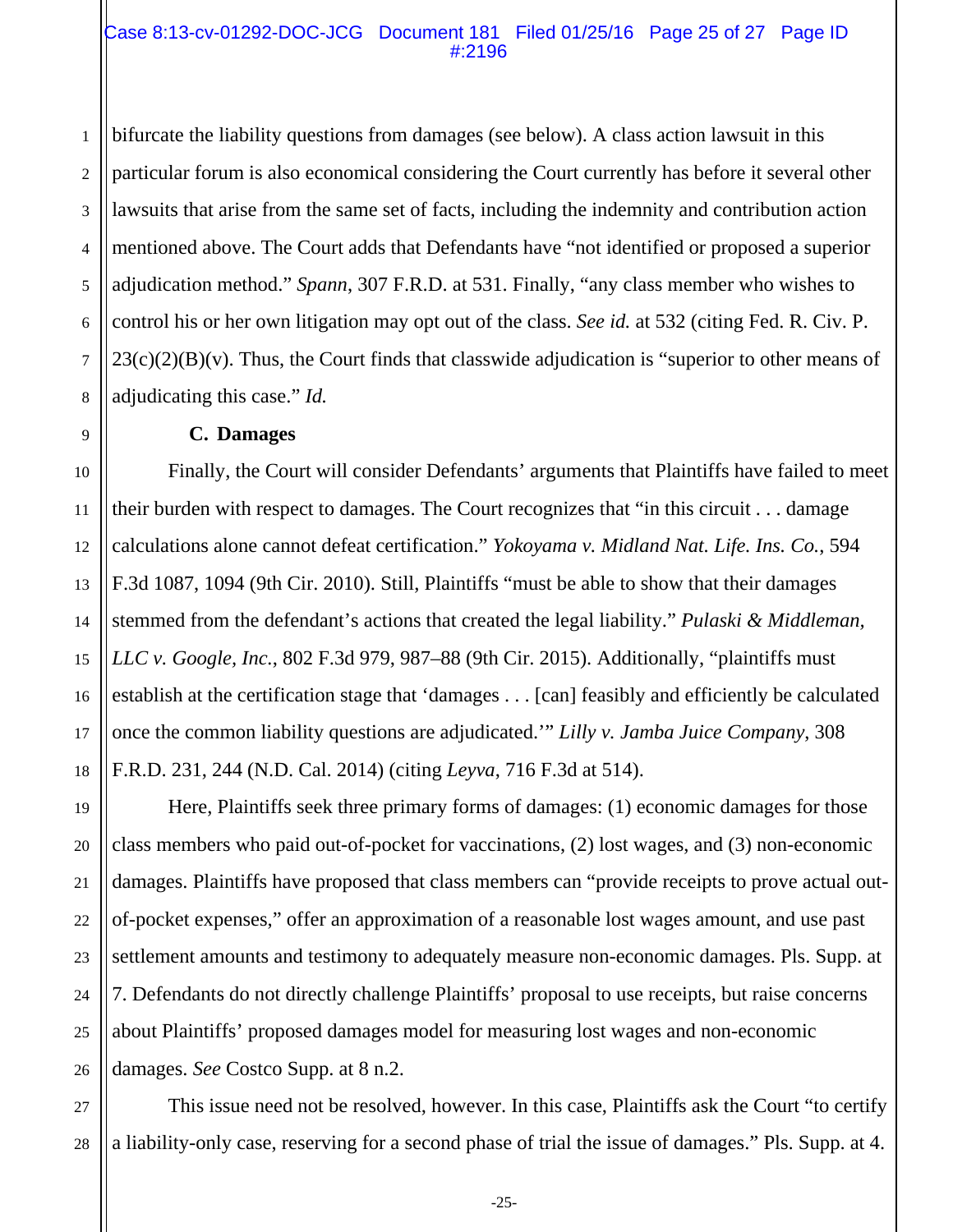#### Case 8:13-cv-01292-DOC-JCG Document 181 Filed 01/25/16 Page 26 of 27 Page ID #:2197

6 Recognizing that "[t]he amount of damages is invariably an individual question," *Yokoyama*, 594 F.3d at 1089 (quotation omitted), several courts have recently bifurcated liability questions from damages. *See, e.g.*, *Lilly*, 308 F.R.D. at 244; *Jimenez v. Allstaet Ins. Co.*, No. LA CV10- 08486 JAK (FFMx), 2012 WL 1366052, at \*15 (C.D. Cal. Apr. 18, 2012). The Court finds this approach to be appropriate here and therefore "reserves the issue whether damages can be calculated" based on the methods Plaintiff proposes. *Jimenez*, 2012 WL 1366052, at \*15.

As explained by a district court in this Circuit,

[T]he fact that a class may not be satisfied for purposes of seeking damages does not mean that it cannot be certified at all. In all of the other circuit court decisions cited in *Jimenez,* the courts of appeal concluded that the cases before them fell outside *Comcast's* scope at least in part because the classes were certified only for liability purposes rather than for purposes of considering damages. As the most recent of those cases noted, "the rule of *Comcast* is largely irrelevant '[w]here determinations on liability and damages have been bifurcated' in accordance with Rule 23(c)(4) and the district court has 'reserved all issues concerning damages for individual determination.'" *In re Deepwater Horizon*, 739 F.3d 790, 817 (5th Cir.2014) (quoting *In re Whirlpool*, 722 F.3d at 860 (6th Cir. 2013)[)]; *see also Butler*, 727 F.3d at 800 ("a class action limited to determining liability on a class-wide basis, with separate hearings to determine—if liability is established—the damages of individual class members, or homogeneous groups of class members, is permitted by Rule  $23(c)(4)$  and will often be the sensible way to proceed").

*Lilly*, 308 F.R.D. at 244.

1

2

3

4

5

7

8

9

10

11

12

13

14

15

16

17

18

19

20

21

22

23

24

25

26

27

28

As the Ninth Circuit has repeatedly made clear, "damage calculations alone cannot defeat certification." *Yokoyama*, 594 F.3d at 1094. Thus, "[s]ince Plaintiff has established that, with the exception of determining damages, all of the required elements of class certification have been met, the Court will exercise its discretion pursuant to Rule 23(c)(4) of the Federal